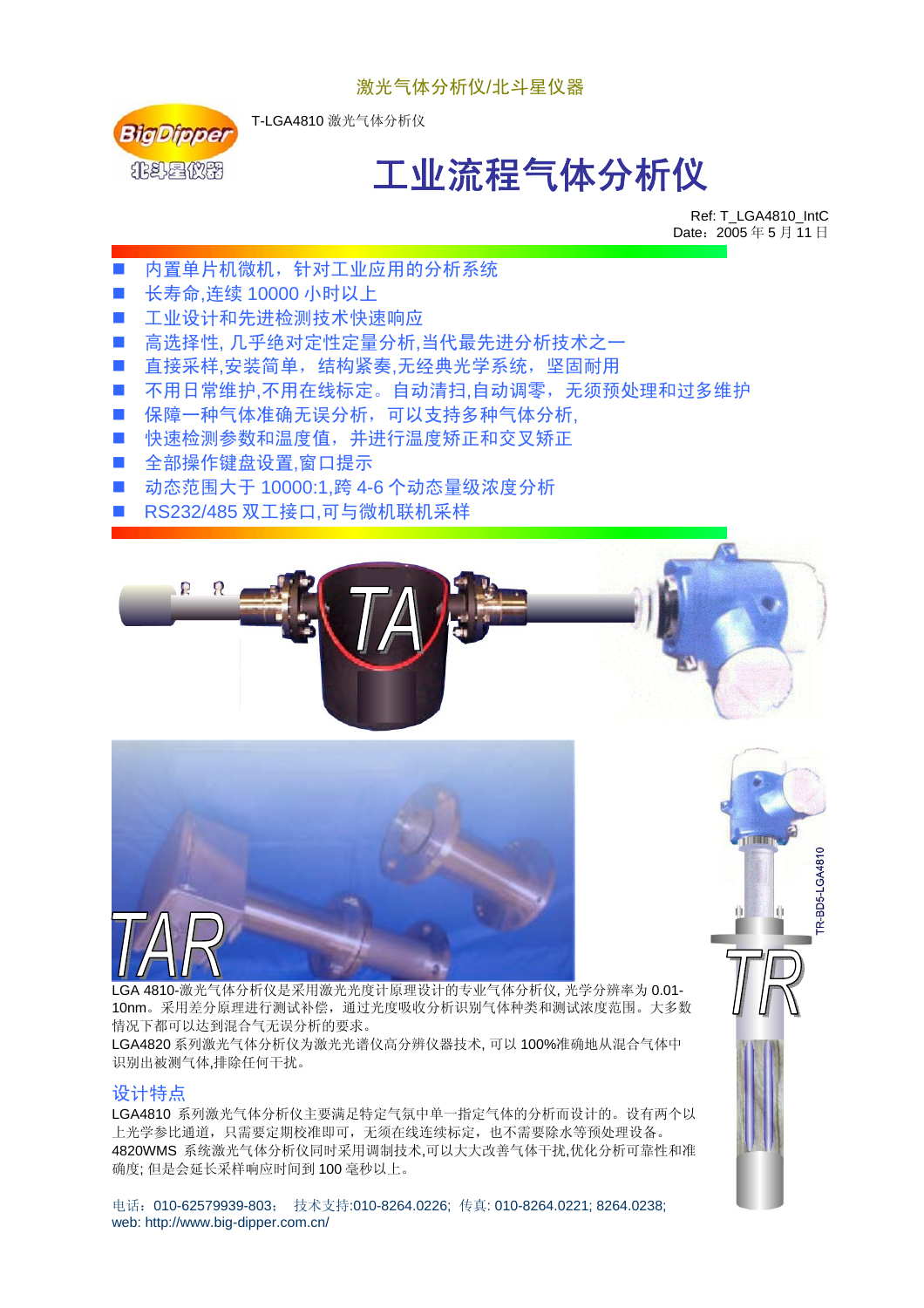4820R-WMS 激光气体分析仪配有参比气路, 除非系统糊上,通常可长久无误差运行; 校准周期 6 个月以上。

#### 用途:

针对应用的各种工业过程气体分析系统 近红外光谱区域有明显吸收的各种气体分析

#### 应用:

- 工业生产过程气体连续检测
- 烟气污染源排放检测系统
- 大空间气体探测,泄露报警,
- 环境分析系统
- 科研实验气体分析系统
- 高温气体检测

#### 功能

- 自动清洗,可配吹扫控制;
- z 支持用户标定;
- z 样品压力,温度自动检测补偿
- 粉尘测试自动补偿

#### 仪器性能

显示分辨率:0.01%; 热机时间: <2mins 测试响应: <100ms 输出信号: 0/4-20mA 开关输出: 1 路光电隔离报警驱动,可设置为开关控制功能;支持扩充 8 路(由专门附件实现驱动适应)

#### 技术参数:

仪器动态比: 1000:1;可以增强到 10000:1 以上; 重复精度: 1% 读数 工作压力: 0-3kgf/cm<sup>2</sup>,最高到 10kgf/cm<sup>2</sup>,超过 10kgf/cm<sup>2</sup>需要专门设计; 工作温度: TR: -20 to 80°C;TAR: -20 to 400°C(风冷);TAR: -20 to 1600°C(延伸风冷管道); 维护周期: 根据系统自动提示,必要时超清理过滤器 年零点漂移:< 2% 测量范围 防护等级: IP56 (气阀等必须置于安全场所, 或专门订制相应安全标准的执行机构) 供电:24 V DC; 电源消耗: <10W (不包括执行机构); 安装尺寸: 法蓝标准: DN80/PN10 法兰; 插入孔径: Φ66; Outline Dia. 200mm, Hole Position Dia. ∅160, Hole Num. 8, Hole size ∅18 TR 深入长度: 12:130cm; TR 总长度: 24-180cm; TAR 为设备两边对装. 气源接口:M10; 危险等级: 变送器: Class I, Group A to D; Class II, Group E to G;(具体订货必须指定); 控制柜: 安全场所安装; 机箱标准: 变送器: NEMA 4 and 4x, IP56; 控制柜: NEMA 12, IP65;

#### 使用要求:

大于 70 °C 运行时必须连续提供冷却气体; 冷却空气静压: 3kgf/cm<sup>2</sup>±30%; 吹扫要求纯净压缩空气压力:0.4-3kgf/cm<sup>2</sup>±30% ( 并大于样品压力 0.2kgf/cm<sup>2</sup> 以上) 订货编码 Ordering Code:

TR/TAR-L[sample phase]A48xx-[Product ID]-[gas]-R(range)-T[sample temperature]-P[sample pressure]- C[冷却方 式]-Pu[清洁方式]-M[c-s-w]-S[serial port]P[communication protocol]-A[analog output standard]-E(mm 插入深度)

物相 **phase:** L for liquid sample, G for gases;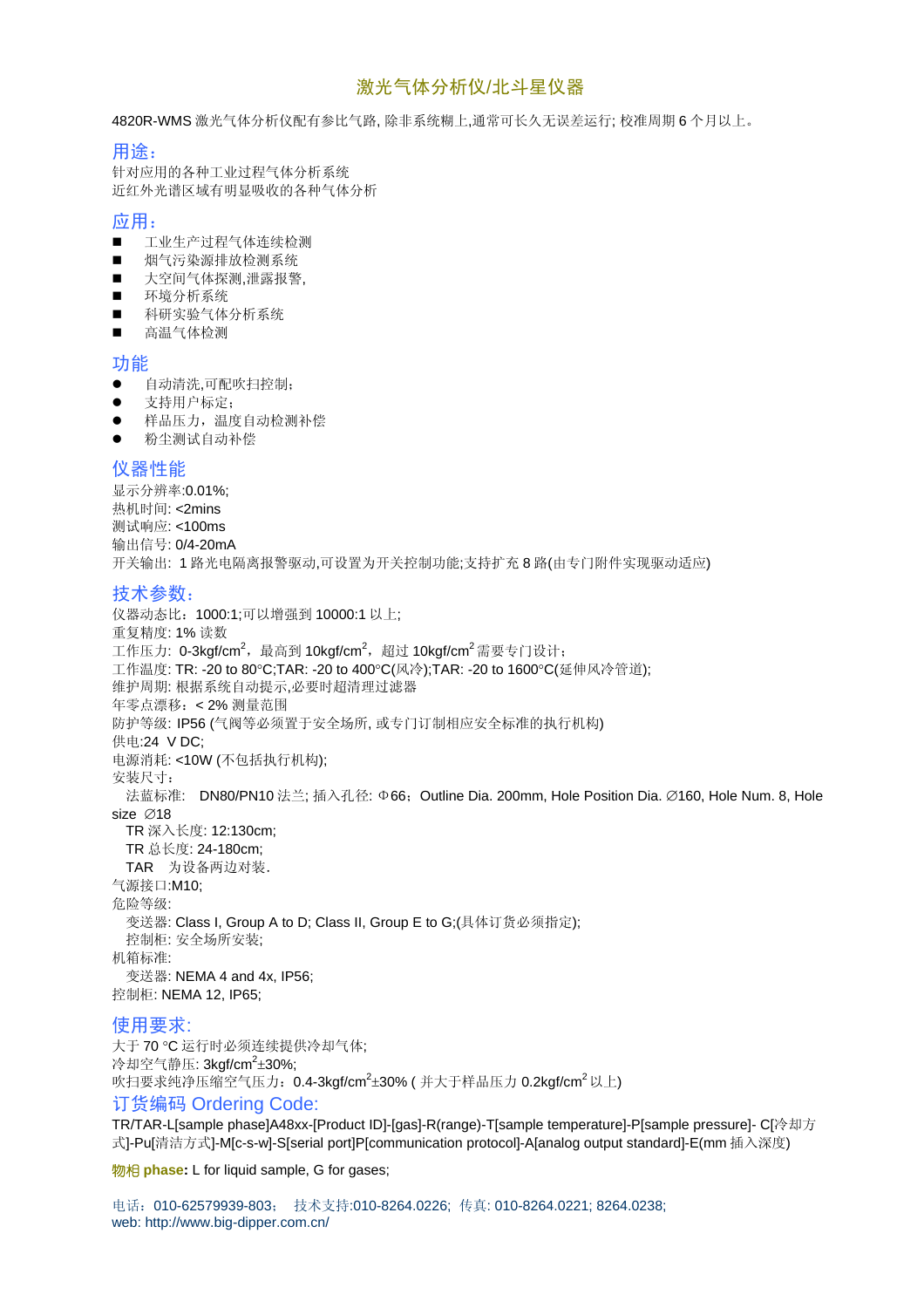产品编码 **Product ID:** Refer to Table 1.

连接编码: 0= none; 1=threat; 2=clamp; 3=Flange;

材料编码 Code Format of Contact Materials: xyz

结构材料 C: structure materials;

光学窗口 W: optical window;

密封材料 S: seal ring

接触材料编码 Wet material code: 01=PVC; 02=Nylon; 04=PTFE; 05=Acrylonitrile butadiene rubber;

06=Fluorinated rubber; 10=Iron; 11=AM alloy; 12=SS316; 13= Hastelloy – C; 30=Optical glass; 31:Quartz 冷却方式:CP=冷却和吹扫镜面; CC=封闭空气冷却;WC=水冷;

清扫方式:CP=冷却和吹扫镜面; MP=单独控制的气体清扫通道; USC=超声波除垢;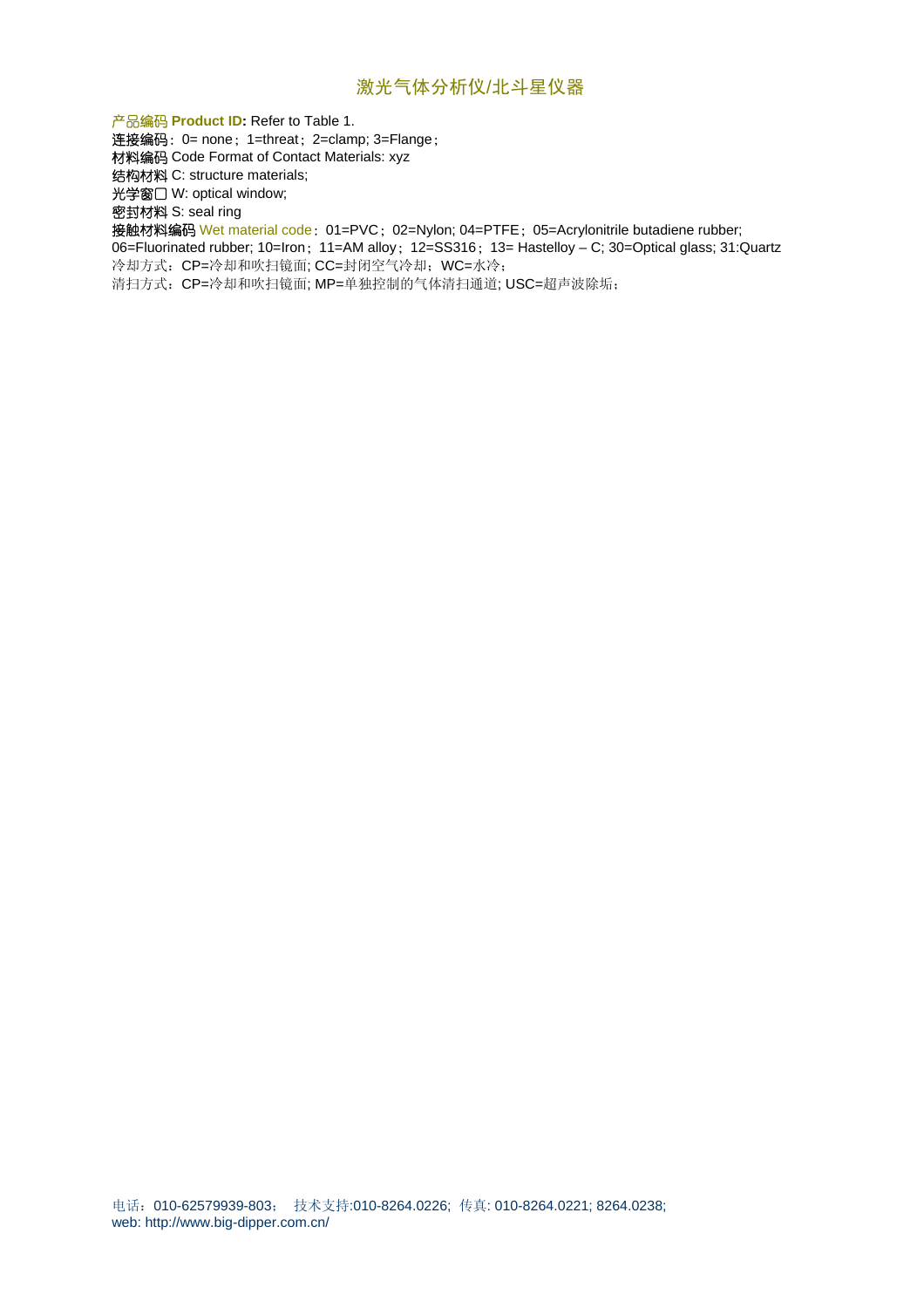#### LGA4810WMS 气体在线变送器技术指标

表 1. Specifications and Price List for Transducer of T Type. 如气污染源在线系统,参考 T\_LGA4810\_Flue\_IntC

| m         | No.               | Syste Product 主分析气<br>体<br>Gas |              | 最低探测限<br>LDL/1M                                              | Min/Typical<br>range | e     |       | Pressur Temperatur 干扰气体 Cross Interference Information                                                                 | Application                      |
|-----------|-------------------|--------------------------------|--------------|--------------------------------------------------------------|----------------------|-------|-------|------------------------------------------------------------------------------------------------------------------------|----------------------------------|
| 4810      | LD225             | <b>VOCs</b>                    | WMS1         | CH4:0.05ppm<br>C2H6:0.12ppm<br>C3H8:0.3ppm<br>C4H10: 0.3ppm  | 0-500 ppm            | 10atm | 400°C | Most hydrocarbons, more sensitive to some inorganic                                                                    |                                  |
| 4821      | LD225             | <b>VOCs</b>                    | <b>WMS01</b> |                                                              | $0$ -ppm/%           | 10atm | 400°C | LGA4820 多气分析系统; 采样时间<10 秒<br>Most hydrocarbons, more sensitive to some inorganic                                       |                                  |
| 4821      | LD230             | <b>VOCs</b>                    | <b>WMS01</b> |                                                              | $0$ -ppm/%           | 10atm | 400°C | LGA4820 多气分析系统: 采样时间<10 秒<br>Most hydrocarbons, more sensitive to some inorganic                                       |                                  |
| 4810      | LD235             | <b>VOCs</b>                    | <b>WMS01</b> | CH4:0.02ppm<br>C2H6:0.1ppm<br>C3H8:0.09ppm<br>C4H10: 0.08ppm | 0-200 ppm            | 10atm | 400°C | Most hydrocarbons, more sensitive to some inorganic                                                                    |                                  |
| 4820      | LD235             | <b>VOCs</b>                    | <b>WMS01</b> |                                                              | $0$ -ppm/%           | 10atm | 400°C | LGA4820 多气分析系统; 采样时间<10 秒<br>Most hydrocarbons, more sensitive to some inorganic                                       |                                  |
| 4812      | <b>LE23</b>       | <b>TVOCs</b>                   | <b>PM</b>    | 5ppm(CH4)                                                    | 0-5000 ppm           | 10atm | 400°C | Most hydrocarbons, less sensitive to most inorganic                                                                    |                                  |
| 4812      | <b>LE33</b>       | CH/HC/T<br><b>VOC</b>          | <b>PM</b>    | $0.12$ ppm(CH4)                                              | $0-12$ ppm           | 10atm | 400°C | CH4(1000),<br>CH3CH3(100),<br>HCI(500),<br>CH3SH(30),<br>C2H4(50), CH3OH(30), HCl(20), O3(.1), NO2,                    | OPL<6m:<br>$H2O < 10^{4} H$<br>С |
|           | 11624             | CH4                            | WMS1         | <10ppm                                                       | 0-10000 ppm          | 10atm | 400°C | CH4, C2H2, CHF3, HCN, C4H2, O2, CHF3, H2, HF                                                                           |                                  |
|           | 10300             | CH <sub>4</sub>                | WMS1         | <10ppm                                                       | 0-10000 ppm          | 10atm | 400°C | CH4, C2H2, CHF3, HCN, C4H2, O2, CHF3, H2, HF                                                                           |                                  |
| 4821      | 6078              | CH <sub>4</sub>                | <b>WMS01</b> | $0.12$ ppm                                                   | 0-120ppm             | 10atm | 400°C | NH3, CO2(w),                                                                                                           |                                  |
| 4821      | 6060              | CH <sub>4</sub><br>HC          | or WMS01     | $0.03$ ppm                                                   | $0-6$ ppm            | 10atm | 400°C | NH3, CO2(w),                                                                                                           |                                  |
| 4821<br>R | 6060              | CH4<br>HC                      | and WMS01    | $0.03$ ppm                                                   | $0-6$ ppm            | 10atm | 400°C | NH3, CO <sub>2</sub> (w),                                                                                              | <b>LGA4821R</b>                  |
| 4812      | L <sub>1650</sub> | <b>HCT/VOC PM</b>              |              | $0.12$ ppm                                                   | 0-120ppm             | 10atm | 400°C | <b>NH3,CO2(w),</b>                                                                                                     |                                  |
| 4812      | L <sub>1670</sub> | <b>HCT/VOC PM</b>              |              | $0.12$ ppm                                                   | 0-120ppm             | 10atm | 400°C | NH3, CO <sub>2</sub> (w),                                                                                              |                                  |
|           | 5981              | CH <sub>4</sub>                | <b>WMS01</b> | $0.15$ ppm                                                   | 0-180ppm             | 10atm | 400°C | <b>NH3,CO2(w),</b>                                                                                                     |                                  |
|           | 4385              | CH <sub>4</sub>                | <b>WMS01</b> | $0.06$ ppm                                                   | $0-60$ ppm           | 10atm | 400°C | CH3OH, DMS, HCs,                                                                                                       |                                  |
|           | 4218              | CH <sub>4</sub>                | <b>WMS01</b> | 0.05ppm                                                      | $0-50$ ppm           | 10atm | 400°C | CH3OH, DMS, HCs, HF,<br>CH3SH(1),<br>CH3OH(2),<br>NH3(3),<br>CH4(25), CH3CH3(6)<br>CO(1/3)<br>C2H2(.2),<br>$C2H4(3)$ , |                                  |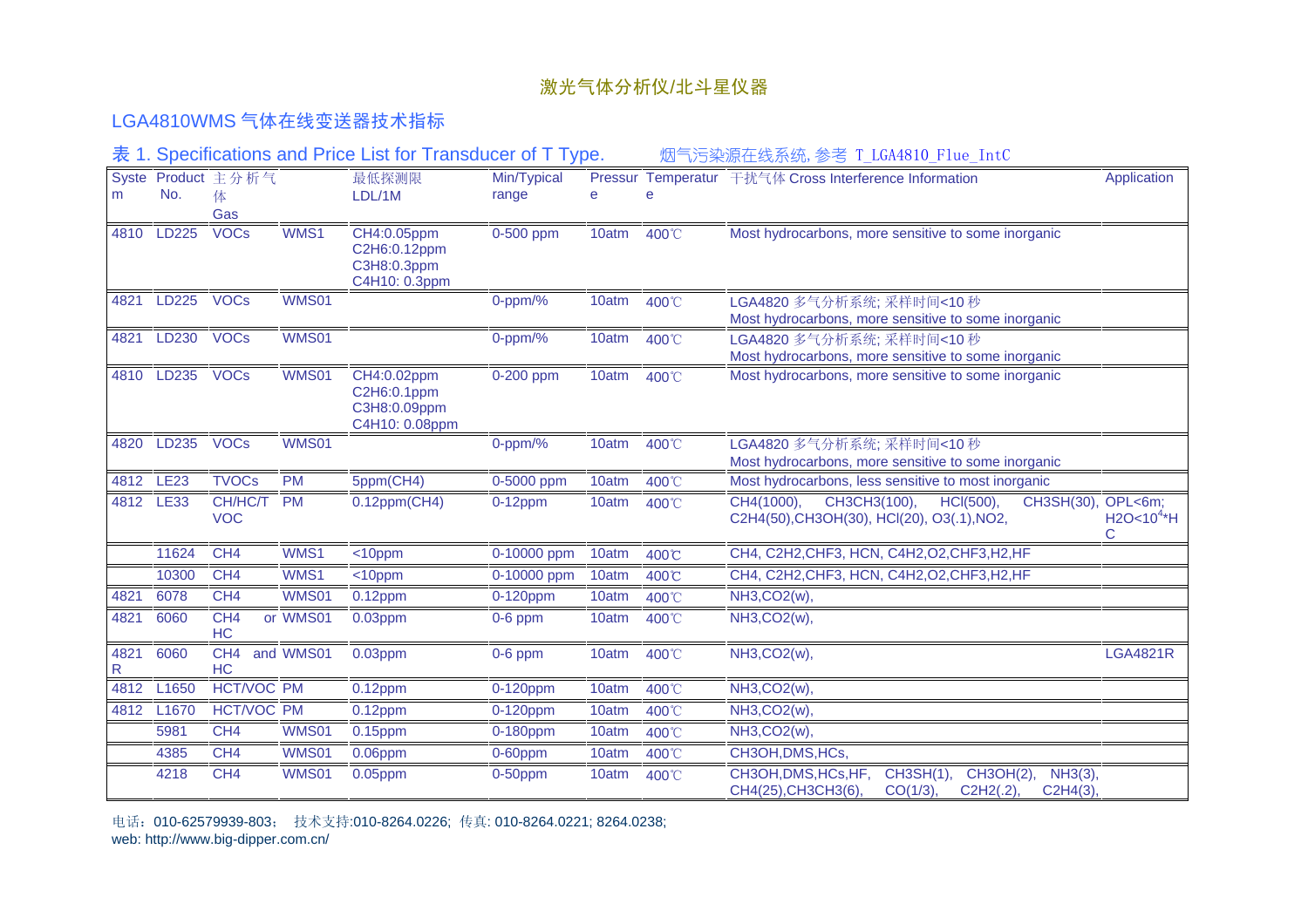|        |                    |              |            |                             |       |       | N2O(.1), NO2(+), H2CO(2), CS2(.2)       |
|--------|--------------------|--------------|------------|-----------------------------|-------|-------|-----------------------------------------|
| 2953.2 | CH <sub>3</sub> Br |              | 10ppm      | 0-10000 ppm                 | 10atm | 400°C | C2H6, HCO, CH4, NO2,                    |
| 4425   | CH <sub>3</sub> OH | WMS01        | 0.9ppm     | $0-900$ ppm                 | 10atm | 400°C | CH3OH(12), water(13), CH3SH(.2),        |
| 5900   | CH <sub>3</sub> OH | <b>WMS01</b> | 2ppm       | 0-2000ppm                   | 10atm | 400°C | CH3OH(12), water(13), CH3SH(.2),        |
| 6451   | CH <sub>3</sub> OH | WMS2         | 9ppm       | $0-900$ ppm                 | 10atm | 400°C | CO, CO2, H2S, HCN, H2CO, CS2, C2H2, NH3 |
| 7092   | CH <sub>3</sub> OH | WMS1         | 1ppm       | 0-1000ppm                   | 10atm | 400°C | CH3OH(12), water(13), CH3SH(.2),        |
| 7202   | CH3OH              | <b>WMS01</b> | $0.1$ ppm  | $0.1 - 100$ ppm             | 10atm | 400°C | CH3OH(12), water(13), CH3SH(.2),        |
| 2948   | CH3SH              |              | $0.01$ ppm | 0-1000ppm/0-<br>10%V        | 10atm | 400°C | C2H6, CH3OH, CH4                        |
| 3030   | CH <sub>3</sub> SH |              | $0.06$ ppm | 0-1000ppm/0- 10atm<br>10%V  |       | 400°C | C2H6, CH3OH, CH4                        |
| 4334   | CH3SH              | <b>WMS01</b> | $0.45$ ppm | 0-450ppm                    | 10atm | 400°C | CH4, DMS, CH3OH,                        |
| 4348   | CH <sub>3</sub> SH | <b>WMS01</b> | 0.2ppm     | 0.1-100ppm/0- 10atm<br>10%V |       | 400°C | C2H6,CH3OH,CH4,many                     |
| 4445   | CH <sub>3</sub> SH | <b>WMS01</b> | $0.45$ ppm | 0-450ppm                    | 10atm | 400°C | NH3, CH4, CH3OH, HF,                    |
| 5100   | CH <sub>3</sub> SH |              | 5ppm       | 0-5000ppm                   | 10atm | 400°C | C2H6, CH3OH, CH4                        |
| 5747   | CH <sub>3</sub> SH |              | 0.9ppm     | 0-900ppm/0-<br>10%V         | 10atm | 400°C | C2H6, CH3OH, CH4                        |
| 5812   | CH <sub>3</sub> SH |              | 0.9ppm     | 0-900ppm/0-<br>10%V         | 10atm | 400°C | C2H6, CH3OH, CH4                        |
| 5930   | CH <sub>3</sub> SH | <b>WMS01</b> | $0.72$ ppm | 0-750ppm                    | 10atm | 400°C | aromatic, CH4,NH3,CH3OH,                |
| 5964   | CH <sub>3</sub> SH |              | 0.9ppm     | 0-900ppm/0-<br>10%V         | 10atm | 400°C | C2H6, CH3OH, CH4                        |
| 6026   | CH <sub>3</sub> SH | WMS1         | 2ppm       | 0-2400ppm                   | 10atm | 400°C | CH4, NH3,                               |
| 6053   | CH <sub>3</sub> SH |              | 2ppm       | 0-2000ppm/0-<br>10%V        | 10atm | 400°C | C2H6, CH3OH, CH4                        |
| 6500   | CH3SH              |              | 18ppm      | $0 - 2%V$                   | 10atm | 400°C | CO, CO2, H2S, HCN, H2CO, CS2, C2H2, NH3 |
| 2925   | <b>CH3SCH</b><br>3 |              | 0.008ppm   | 1-1000ppm/0-<br>10%V        | 10atm | 400°C | C2H6, CH3OH, CH4                        |
| 2997   | <b>CH3SCH</b><br>3 |              | 0.015ppm   | 1-1000ppm/0- 10atm<br>10%V  |       | 400°C | C2H6, CH3OH, CH4                        |
| 6050   | <b>CH3SCH</b><br>3 |              | 2ppm       | 1-1000ppm/0-<br>10%V        | 10atm | 400°C | C2H6, CH3OH, CH4                        |
| 4284   | CH3SCH WMS01<br>3  |              | 0.4ppm     | 400ppm                      | 10atm | 400°C | HF, CH3SH, CH3OH                        |
| 4401   | CH3SCH WMS01<br>3  |              | $0.18$ ppm | 180ppm                      | 10atm | 400°C | CH4, CH3SH, CH3OH                       |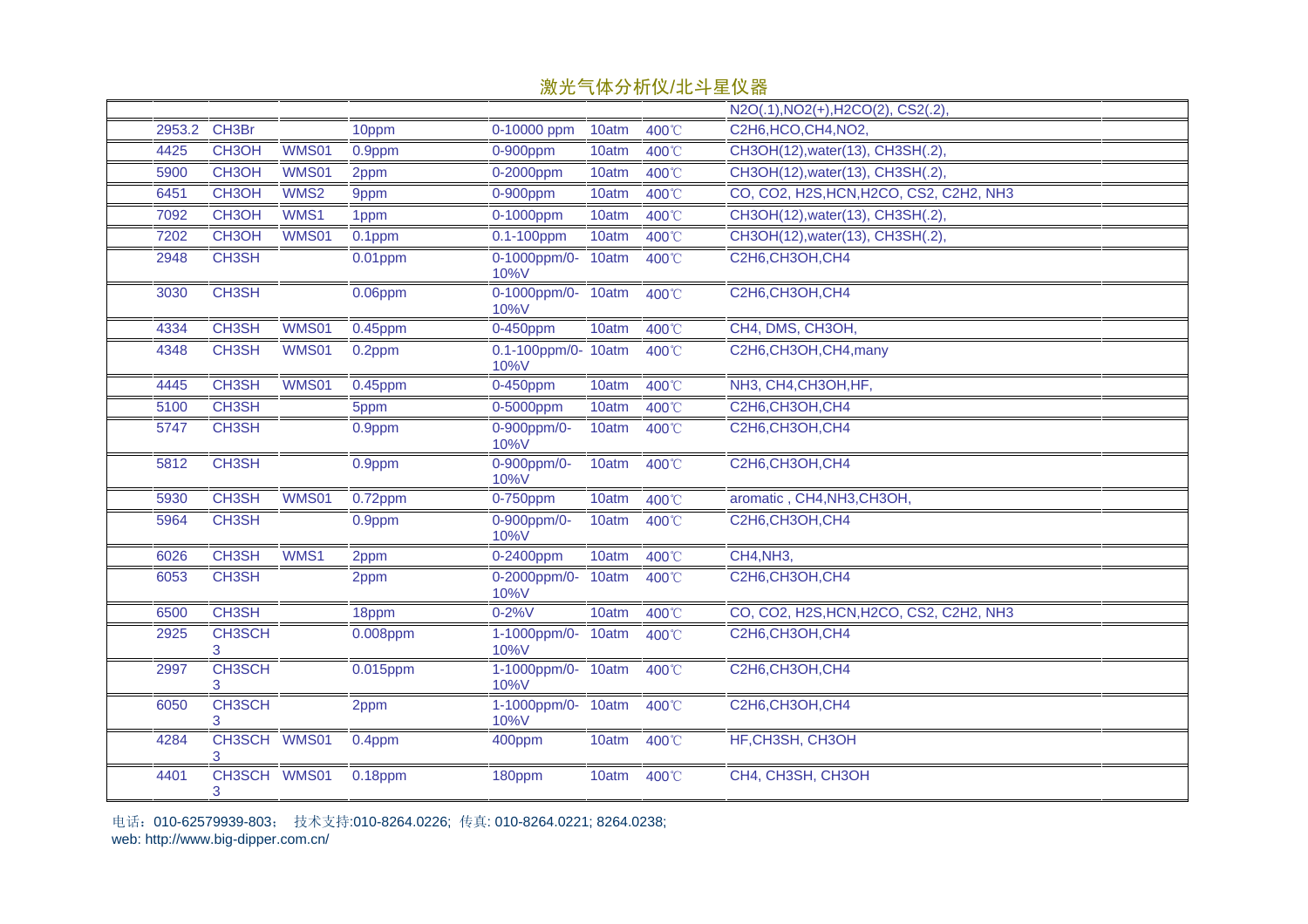|      |                    |                                               |            | ルスノレ                        |       | <u>₩₩₩₩₩</u> ₩ <del>₩₩</del> |                                                  |
|------|--------------------|-----------------------------------------------|------------|-----------------------------|-------|------------------------------|--------------------------------------------------|
|      | 5941               | CH3SCH WMS01                                  | 0.5ppm     | 1-500ppm                    | 10atm | 400°C                        | NH3, CH4, CH3SH, CH3OH, aromatic                 |
|      | 6002               | CH3SCH WMS1                                   | 0.8ppm     | 1-800ppm                    | 10atm | 400°C                        | NH3, CH4, CH3SH, CH3OH,                          |
|      |                    | CH3SSC<br>H <sub>3</sub>                      |            | 0.1-100ppm/0- 10atm<br>10%V |       | 400°C                        | C2H6, CH3OH, CH4                                 |
|      | 14617              | C <sub>2</sub> H <sub>2</sub>                 | 100ppm     | 0-100%                      | 10atm | 400°C                        |                                                  |
| 4820 | 13508              | <b>C2H2/C2</b><br>H <sub>6</sub>              | 100ppm     | 0-100%                      | 10atm | 400°C                        | O3(.2),                                          |
|      | 12710              | C2H2                                          | 50ppm      | $0 - 50%$                   | 10atm | 400°C                        |                                                  |
|      | 11609              | C2H2                                          | 20ppm      | $0 - 20%$                   | 10atm | 400°C                        | CH <sub>4</sub>                                  |
|      | 6560               | C <sub>2</sub> H <sub>2</sub>                 | 10ppm      | $0 - 10%$                   | 10atm | 400°C                        | NH3                                              |
|      | 16550              | C2H4                                          | 1ppm       | 0-100 ppm                   | 10atm | 400°C                        | C3H6, SO2F2(), O3(0.1), H2S-, HO <sub>2-</sub> , |
|      | 11800              | C <sub>2</sub> H <sub>4</sub>                 | 10ppm      | 0-1000 ppm                  | 10atm | 400°C                        | SO2F2(), O3(0.1), H2S-, HO <sub>2</sub> -,       |
|      | 6151               | <b>C2H4</b>                                   | 0.1        | 0-1000ppm                   | 10atm | 400°C                        |                                                  |
|      | 4566               | C2H4                                          | 0.1ppm     | 0-100 ppm                   | 10atm | 400°C                        |                                                  |
|      | 4566               | C <sub>2</sub> H <sub>3</sub> Cl              | 0.1ppm     | 0-100 ppm                   | 10atm | 400°C                        |                                                  |
|      | 5988               | C <sub>2</sub> H <sub>6</sub> /H <sub>C</sub> | $0.05$ ppm | 0-10 ppm/0- 10atm<br>100%V  |       | 400°C                        | CH4(10), C2H6(2.5)                               |
|      | 4352               | C2H5OH                                        | 1ppm       | 0-1000 ppm                  | 10atm | 400°C                        | CH4(10), C2H6(2.5)                               |
|      | 4416               | C2H5OH                                        | 1ppm       | 0-1000 ppm                  | 10atm | 400°C                        | CH4(10), C2H6(2.5)                               |
|      | 7176               | C <sub>2</sub> H <sub>5</sub> OH              | 0.5ppm     | 0-500 ppm                   | 10atm | 400°C                        | CH4(10), C2H6(2.5)                               |
|      | 4424               | C <sub>2</sub> H <sub>5</sub> OC<br>2H5       | 1ppm       | $0-1000$ ppm                | 10atm | 400°C                        | CH4(10), C2H6(2.5)                               |
|      | 4333               | C <sub>2</sub> H <sub>5</sub> OC<br>2H5       | 1ppm       | 0-1000 ppm                  | 10atm | 400°C                        | CH4(10), C2H6(2.5)                               |
|      | 15823              | C <sub>2</sub> H <sub>6</sub>                 | 10ppm      | 0-10000 ppm                 | 10atm | 400°C                        | <b>H2O,</b>                                      |
|      | 13488              | C <sub>2</sub> H <sub>6</sub>                 | 10ppm      | 0-10000 ppm                 | 10atm | 400°C                        | H2O, C2H2,                                       |
|      | 11100              | C <sub>2</sub> H <sub>6</sub>                 | 1ppm       | 0-1000 ppm                  | 10atm | 400°C                        | CFH(CF3)2                                        |
|      | 4344               | C <sub>2</sub> H <sub>6</sub>                 | 0.3ppm     | 0-300 ppm                   | 10atm | 400°C                        | <b>HCs</b>                                       |
|      | 2976.8             | C <sub>2</sub> H <sub>6</sub>                 | 0.4ppm     | 0-400ppm/0-<br>100%V        | 10atm | 400°C                        |                                                  |
|      | 13659<br><b>WF</b> | <b>C2H6O</b>                                  | $0.1$ ppm  | 0-100ppm                    | 10atm | 400°C                        | H2O, CO2, CH4-                                   |
|      | 25833              | C <sub>2</sub> H <sub>3</sub> CH<br>O         | $0.1$ ppm  | 0-100ppm                    | 10atm | 400°C                        | <b>SO2</b>                                       |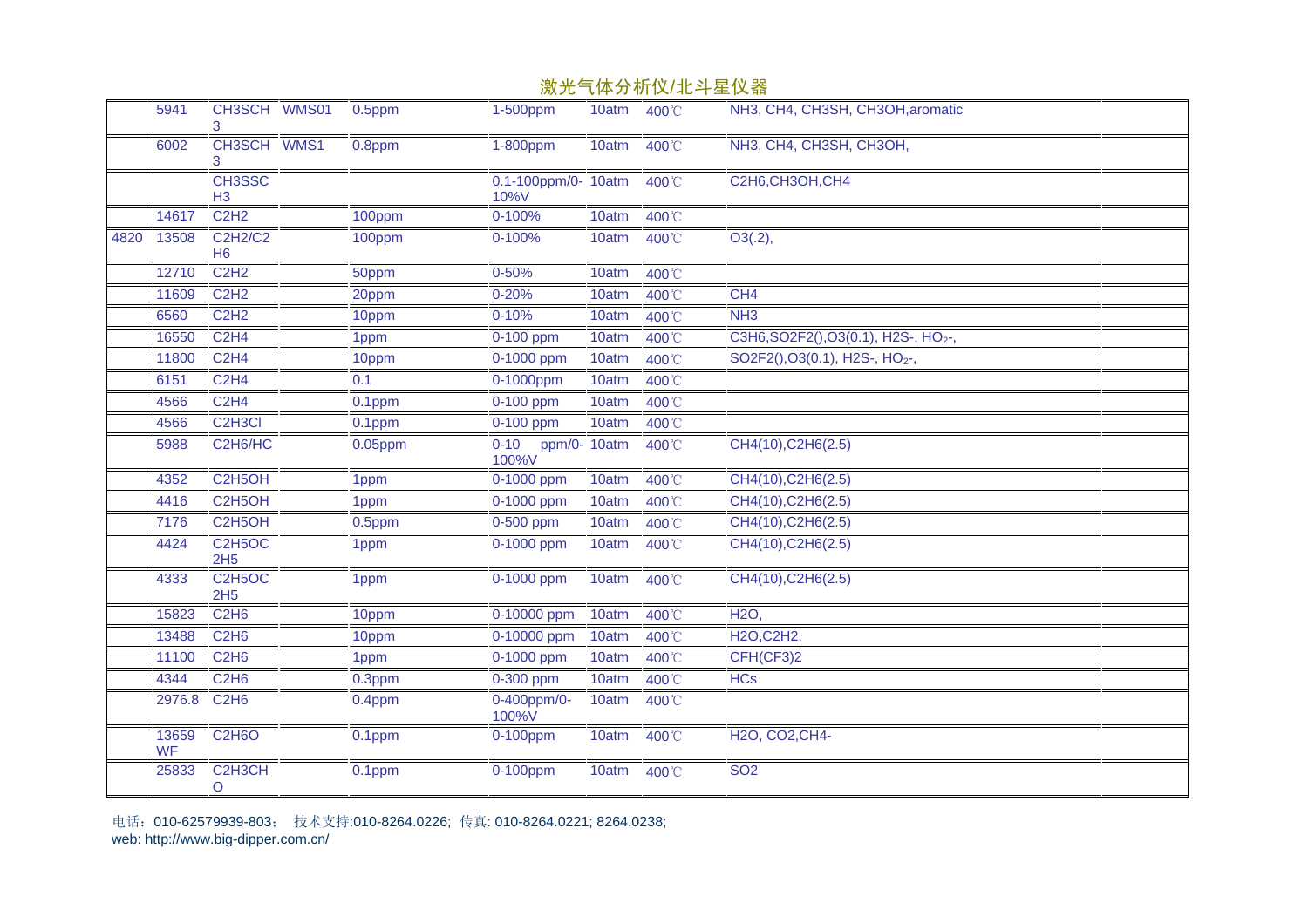|           | 13570     | C3H4                                          |              | 1ppm                              | 0-10 0ppm   | 10atm | 400°C |                                                                                                                                    |         |
|-----------|-----------|-----------------------------------------------|--------------|-----------------------------------|-------------|-------|-------|------------------------------------------------------------------------------------------------------------------------------------|---------|
|           | 16504     | <b>C3H6</b>                                   |              | 1ppm                              | 0-10 0ppm   | 10atm | 400°C | C2H4                                                                                                                               |         |
|           | 15562     | C <sub>3</sub> H <sub>8</sub>                 | WMS1         | 1ppm                              | $0-10$ Oppm | 10atm | 400°C | C2H2, HCL, NO, C3H8, NO2,                                                                                                          |         |
|           | 4288      | C <sub>3</sub> H <sub>8</sub>                 | <b>WMS01</b> | 1ppm                              | 0-10 0ppm   | 10atm | 400°C | <b>HCs</b>                                                                                                                         |         |
|           | 11688     | C4H2                                          |              | 1ppm                              | 0-10 0ppm   | 10atm | 400°C |                                                                                                                                    |         |
|           | 13460     | iC4H10                                        | <b>PM30</b>  | 1ppm                              | 0-10 0ppm   | 10atm | 400°C | HCI, C2H6, C2H2, C3H4, C3H8, C2H6O, CH4, H2O                                                                                       |         |
|           | 4354      | C4H10                                         | <b>WMS01</b> | 0.4ppm                            | 0-400ppm    | 10atm | 400°C | HCI,C2H6,C2H2,C3H4,C3H8,C2H6O,CH4, H2O                                                                                             |         |
|           |           | C <sub>4</sub> H <sub>8</sub> S<br><b>THT</b> | <b>TM</b>    | 0.1ppm                            | $0-100$ ppm | 10atm | 400°C |                                                                                                                                    |         |
|           | 6500      | <b>C4H8S(</b><br>THT)                         | WMS1         | 18ppm                             | $0 - 2%V$   | 10atm | 400°C | CO, CO2, H2S, HCN, H2CO, CS2, C2H2, NH3                                                                                            |         |
|           | 11498     | C6H6                                          | WMS1         | 1ppm                              | $0-100$ ppm | 10atm | 400°C | CO2, NH3, SO2F2, CFH(CF3)2,<br>$HF(1.5)$ ,<br>H <sub>2</sub> CO <sub>,</sub><br>O3(0.1), HOBr(0.25), H2S-, NH3(), CFH(CF3)2, C2H4, |         |
|           | 9259      | C6H6                                          | <b>PM</b>    | 1ppm                              | 0-100ppm    | 10atm | 400°C | C6H6, H2S, HCN, NO2, NH3, CH4, CHCl2F (HCFC-21)                                                                                    |         |
|           | 9259      | C6H6                                          | <b>WMS01</b> | 1ppm                              | 0-100ppm    | 10atm | 400°C |                                                                                                                                    |         |
| 4821      | 5935      | Aromatic                                      | <b>WMS01</b> | 1ppm                              | 0-100ppm    | 10atm | 400°C | NH3,CH4,Ar                                                                                                                         |         |
| 4821<br>R | 5935      | Aromatic                                      | WMS01        | 1ppm                              | 0-100ppm    | 10atm | 400°C | NH3,CH4,Ar                                                                                                                         | 焦油      |
|           | 6916      | Aromatic                                      | WMS1         | 1 <sub>ppm</sub>                  | 0-100ppm    | 10atm | 400°C | H2O,CO2,NH3,                                                                                                                       |         |
|           | 7057      | Aromatic                                      |              | 1ppm                              | 0-100ppm    | 10atm | 400°C |                                                                                                                                    |         |
|           | 8749      | Aromatic                                      |              | 1ppm                              | 0-100ppm    | 10atm | 400°C |                                                                                                                                    | 煤气      |
|           | 7042      | <b>ArOH</b>                                   |              | 1ppm                              | $0-100$ ppm | 10atm | 400°C | Aromatic                                                                                                                           |         |
|           | 10000     | <b>ArOH</b>                                   |              | 1ppm                              | 0-100ppm    | 10atm | 400°C | H2S, CH4, CHCl2F (HCFC-21), N2O                                                                                                    |         |
|           | 11111     | CFH(CF3<br>)2                                 |              | 1ppm                              | 0-1000ppm   | 10atm | 200°C | C2H6.N2O(-),                                                                                                                       |         |
|           |           | CHBr3                                         |              |                                   |             |       |       |                                                                                                                                    |         |
|           | 9791      | CHCI2F/H<br><b>CFC-21</b>                     |              |                                   |             |       |       |                                                                                                                                    |         |
|           | 11563     | CHF <sub>3</sub>                              |              |                                   |             | 10atm | 200°C |                                                                                                                                    |         |
|           | 28571     | C <sub>12</sub>                               | <b>CWP</b>   | Cl2:80ppm<br>SO2:10ppm<br>O3:1ppm |             | 10atm | 200°C | O3, SO2, Cl2;                                                                                                                      | limited |
|           |           | CIO <sub>2</sub>                              |              | 10ppm                             | 0-10%, 100% | 10atm | 200°C |                                                                                                                                    |         |
|           | 4812 LE46 | $\overline{C}$                                | <b>PM</b>    | $0.2$ ppm                         | $0-20$ ppm  | 10atm | 400°C | CO(400), C2H2(1.7), CH3OH(.4), CH3SH/0.3, N2O(),<br>HCN(.3), NH3(0.1), CO2(.1), C2H4(.4), N2O(.2), O3(.12),<br>H2S(.007),          |         |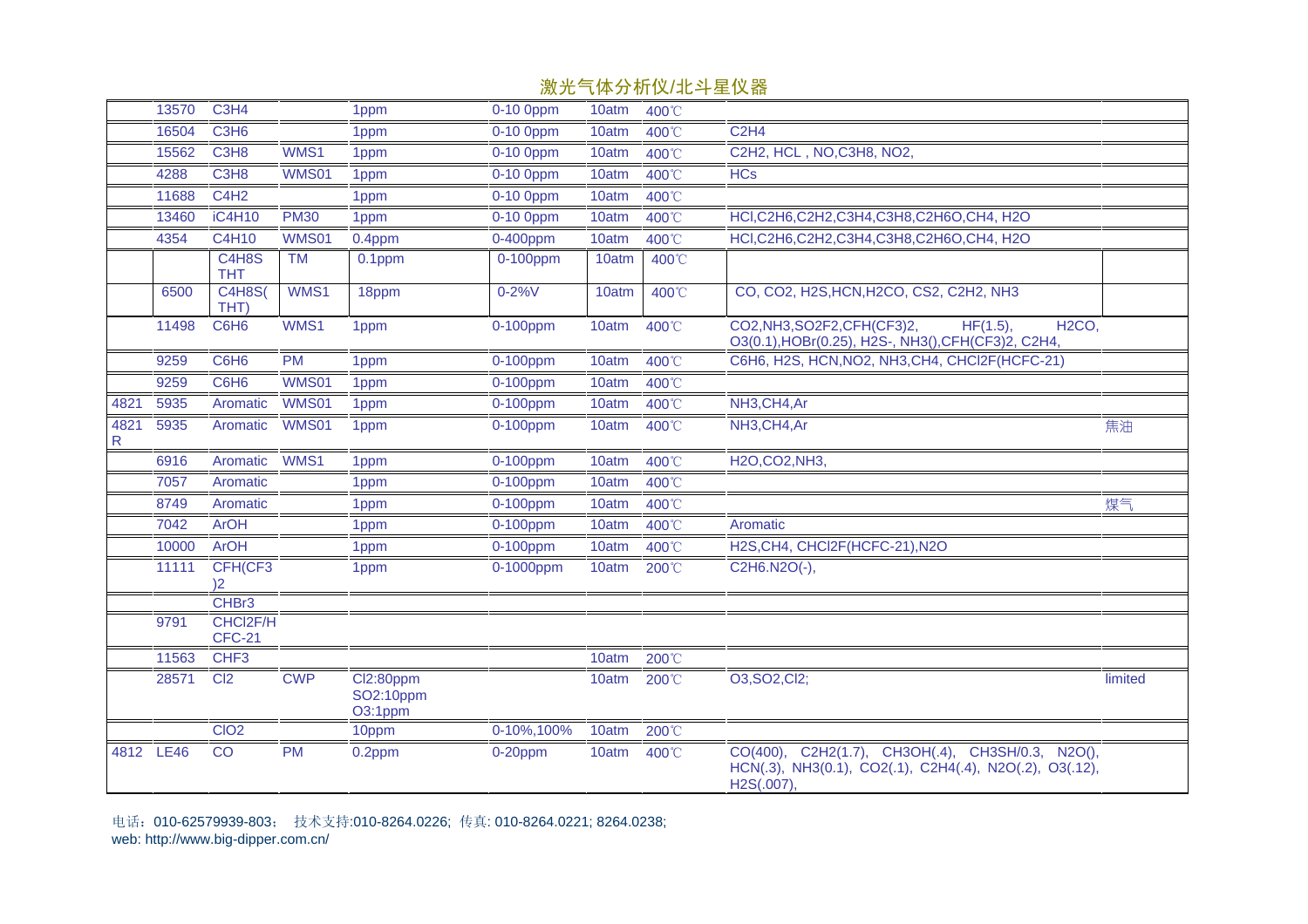|                      |             |                                                                            |               |                                            |                                                     |       |       | $P \rightarrow P P$                                                                        |                                          |
|----------------------|-------------|----------------------------------------------------------------------------|---------------|--------------------------------------------|-----------------------------------------------------|-------|-------|--------------------------------------------------------------------------------------------|------------------------------------------|
| 4812                 | <b>LE23</b> | CO                                                                         | <b>PM</b>     | 1 ppm                                      | 0-1000ppm                                           | 10atm | 400°C | CO <sub>2</sub>                                                                            |                                          |
| 4821                 | 4278        | CO                                                                         | <b>WMS001</b> | 0.2ppm                                     | 0-2000ppm                                           | 10atm | 400°C | H2CO,CH3CH2OH,DMS,CH3SH,CH4,C2H5OC2H5,HF(.2) 适合于转炉                                         | 煤气,和 CO2<br>含量 <1/10<br>的 CO 的高<br>炉煤气之一 |
|                      |             |                                                                            |               |                                            |                                                     |       |       |                                                                                            | 氧化碳在线                                    |
| 4821                 | 6410        | CO                                                                         | WMS2          | 30ppm                                      | $0 - 30%$                                           | 10atm | 400°C | CO, CO2, H2S, HCN, H2CO, CS2, C2H2, NH3                                                    | 分析.                                      |
| 4821<br>$\mathsf{R}$ | 6410        | $\overline{C}$                                                             | <b>WMS01</b>  | 30ppm                                      | $0 - 30%$                                           | 10atm | 400°C | CO, CO2, H2S, HCN, H2CO, CS2, C2H2, NH3                                                    | 烟气中 CO2                                  |
|                      | 8439        | $\overline{C}$                                                             |               | 10ppm                                      |                                                     | 10atm | 400°C |                                                                                            |                                          |
|                      | 12376       | $\overline{CO}$                                                            |               | 100ppm                                     | $0 - 1%$                                            | 10atm | 400°C | NO;                                                                                        |                                          |
|                      | 12436       | CO                                                                         | WMS1          | 1000ppm                                    | $0 - 20%$                                           | 10atm | 400°C | O3(.15), NO(),                                                                             |                                          |
| 4821<br>R            | 6410        | <b>CO2/CO</b>                                                              | <b>WMS01</b>  | <b>CO2:40ppm</b><br><b>CO: 40ppm</b>       |                                                     |       |       |                                                                                            |                                          |
| 4821                 | 6351        | CO2+CO WMS01                                                               |               | <b>CO2:40ppm</b><br><b>CO: 40ppm</b>       |                                                     |       |       |                                                                                            |                                          |
|                      | 4812 LE43   | <b>CO2</b>                                                                 | <b>PM</b>     | $0.1$ ppm                                  | $0-10$ ppm                                          | 10atm | 400°C | CO2(800), CH3SH/0.4,<br><b>CH3OH/0.5,</b><br>NH3(1), H2O(10?),<br>HCN(.2), H2S(4), N2O(1), |                                          |
| 4821                 | 4987        | CO <sub>2</sub>                                                            | <b>WMS01</b>  | $0.1$ ppm                                  | $0 - 1\%V$                                          | 10atm | 400°C | H2S(10%), CH4(10%), CO(),                                                                  | 天然气                                      |
| 4821<br>R            | 4987        | CO <sub>2</sub>                                                            | <b>WMS01</b>  | $0.1$ ppm                                  | $0 - 1\%V$                                          | 10atm | 400°C | H2S(10%), CH4(10%), CO(),                                                                  | 煤气                                       |
|                      | 5088        | CO <sub>2</sub>                                                            |               | 10ppm                                      | $0 - 3%V$                                           | 10atm | 400°C | HBr, H2S, CH3SCH3, NH3, HCHO,                                                              |                                          |
|                      | 5113        | CO <sub>2</sub>                                                            |               | 10ppm                                      | $0 - 3%V$                                           | 10atm | 400°C | HBr, H2S, CH3SCH3, NH3, HCHO,                                                              |                                          |
|                      | 6231        | CO <sub>2</sub>                                                            | WMS1          | 40ppm                                      | 0-40%V                                              | 10atm | 400°C | CO2, H2S, CO, HCN, H2CO, CS2, C2H2, NH3                                                    |                                          |
|                      | 6332        | H <sub>2</sub> S<br>CO<br>CO <sub>2</sub><br><b>H2O</b><br>NH <sub>3</sub> | WMS1          | 1.5ppm<br>30ppm<br>40ppm<br>0.3ppm<br>6ppm | 0-100%<br>0-100%<br>0-100%<br>$0 - 3%$<br>$0 - 60%$ | 10atm | 400°C | CO2, H2S, CO, HCN, H2CO, CS2, C2H2, NH3                                                    | <b>LGA4820</b>                           |
|                      | 6363        | CO <sub>2</sub>                                                            | WMS1          | 30ppm                                      | 0-30%V                                              | 10atm | 400°C | CO2, H2S, CO, HCN, H2CO, CS2, C2H2, NH3                                                    |                                          |
|                      | 6756        | CO <sub>2</sub>                                                            | <b>PM</b>     | 1500ppm                                    | 0-100%                                              | 10atm | 400°C |                                                                                            |                                          |
|                      | 7604        | CO <sub>2</sub>                                                            | <b>PM</b>     | 1500ppm                                    | 0-100%                                              | 10atm | 400°C |                                                                                            |                                          |
|                      | 11914       | CO <sub>2</sub>                                                            | WMS1          | 150ppm                                     | 0-100%V                                             | 10atm | 400°C | COS, CH4, C4H2, O3(.15).                                                                   |                                          |
|                      | 12195       | CO <sub>2</sub>                                                            | WMS1          | 750ppm                                     | 0-100%V                                             | 10atm | 400°C | COS, SO2F2, O3(.15), H2O(0.1),                                                             |                                          |
|                      |             |                                                                            |               |                                            |                                                     |       |       |                                                                                            |                                          |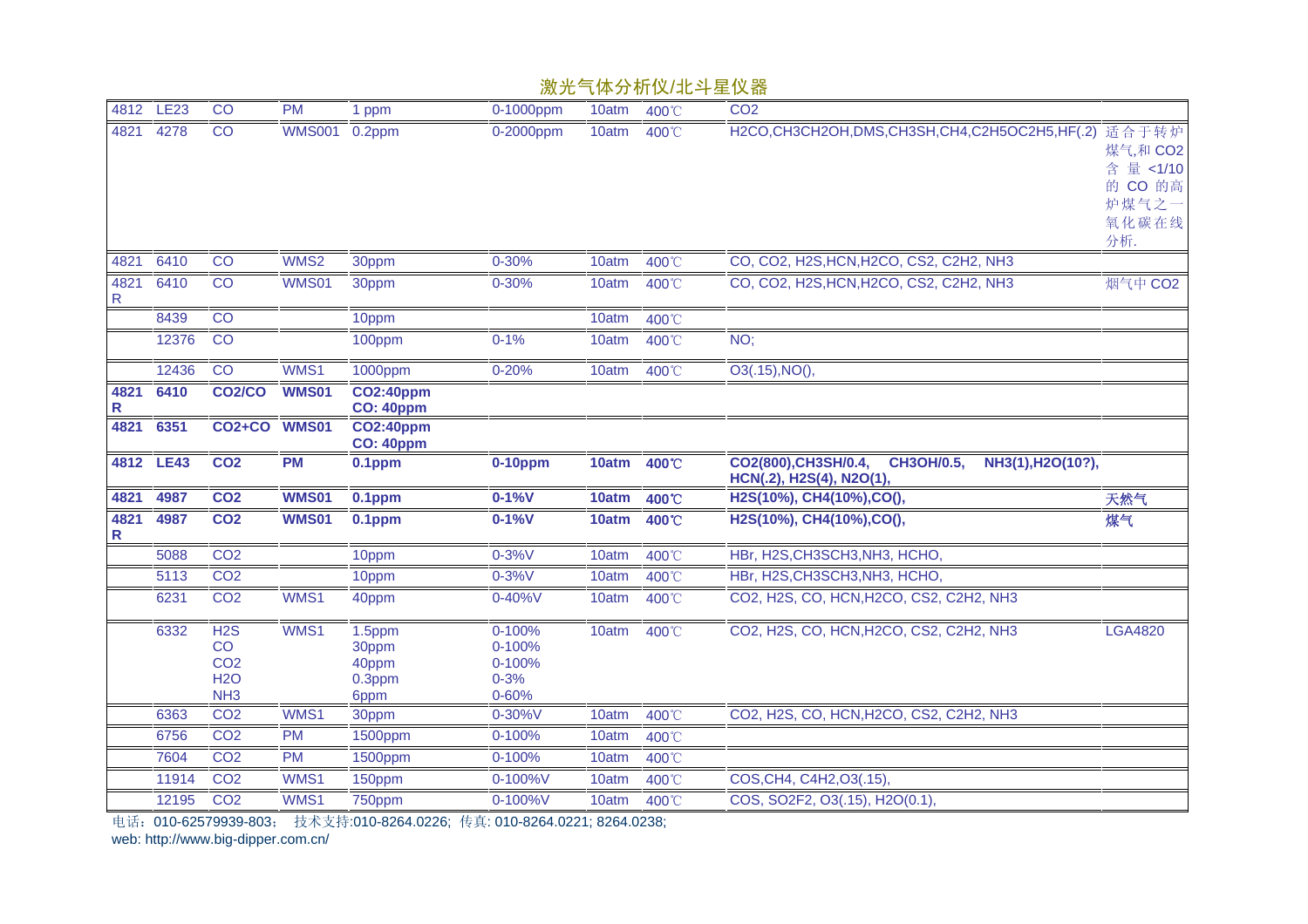| WMS1<br>4821<br>5128<br>CO <sub>2</sub> R<br>1ppm<br>0-1000ppm<br>10atm<br>400°C<br>COCI2<br>WMS1<br>5263<br>$0.01$ ppm<br>$0-100$ ppm<br>10atm<br>400°C<br>统<br>2062<br><b>COS</b><br>$0.003$ ppm<br>0-1000ppm/0- 10atm<br>400°C<br>10%V<br>0-1000ppm/0- 10atm<br><b>COS</b><br><b>PM</b><br>4967<br>$0.5$ ppm<br>400°C<br>10%V<br>0-1000ppm/0- 10atm 400°C<br><b>COS</b><br><b>WMS01</b><br>6135<br>3ppm<br>10%V<br>0-1000ppm/0- 10atm<br>10927<br><b>COS</b><br>400°C<br>10ppm<br>10%V<br>0-1000ppm/0- 10atm<br>12884<br><b>COS</b><br>10ppm<br>400°C<br>10%V<br>0-1000ppm/0- 10atm<br>6565<br>CS <sub>2</sub><br>0.9ppm<br>400°C<br>10%V<br><b>HCN</b><br>$0 - 200$<br>O3(.3), C2H2;<br>14705<br>$0.2$ ppm<br>10atm<br>400°C<br>2912<br><b>HCO</b><br>400°C<br>H2O, CO2, CH4-<br>0-1000ppm<br>10atm<br>1ppm<br>CH3Br, CH3SH, CH3SCH3, C2H6, HCL, H2CO, SO3,<br>2750<br><b>HCL</b><br><b>PM</b><br>$0.5$ ppm<br>0-50ppm,<br>10atm<br>400°C<br>limited<br>WMS01<br><b>HCL</b><br>4821<br>5740<br>$0.05$ ppm<br>0-50ppm,<br>10atm<br>400°C<br><b>HCL</b><br><b>WMS01</b><br>4821<br>5740<br>$0.05$ ppm<br>0-50ppm,<br>10atm<br>400°C<br>R<br><b>HCL</b><br>WMS1<br>COS, N2O(),<br>10924<br>150ppm<br>0-100%<br>10atm<br>400°C<br><b>HCL</b><br>13330<br>0.7ppm<br>$\Omega$<br>10atm<br>400°C<br>15/8000ppm,<br><b>HCL</b><br>13396<br>1.4ppm<br>10atm<br>400°C<br>$0-$<br>15/8000ppm,<br>WMS1<br>C2H2, NO2, NH3, C2H6, H2O<br>15620<br><b>HCL</b><br>10atm<br>400°C<br><b>HF</b><br>7690<br><b>PM</b><br><b>NH3, H2O</b><br>L1300<br>4812<br>0-1000 ppm<br>10atm<br>0.1ppm<br>400°C<br>HF<br><b>WMS01</b><br>7690<br>$0.01$ ppm<br>0-100 ppm<br>10atm<br>400°C<br>4821<br>HF<br><b>WMS01</b><br>7810<br>$0.005$ ppm<br>4821<br>0-50 ppm<br>10atm<br>400°C<br>HF<br><b>WMS01</b><br>11441<br>$0.3$ ppm<br>0-3000 ppm<br>10atm<br>400°C<br>WMS01<br>H <sub>2</sub><br>$0 - 100%$<br>4708<br>20000ppm<br>10atm<br>400°C<br><b>NH3, NO2</b><br>H <sub>2</sub><br>18000<br>C3H4, CH4, CO2, H2O, COS,<br>H <sub>2</sub><br>HCN, NH <sub>3</sub> ,<br>12761<br>400°C<br>C2H2, C4H2,<br>10atm<br>H <sub>2</sub> O <sub>2</sub> ,O <sub>2</sub><br>12250<br>H <sub>2</sub><br>C2H2, C4H2, HI, CO2<br>10atm<br>400°C |  |  |  | 激光气体分析仪/北斗星仪器 |                   |
|-------------------------------------------------------------------------------------------------------------------------------------------------------------------------------------------------------------------------------------------------------------------------------------------------------------------------------------------------------------------------------------------------------------------------------------------------------------------------------------------------------------------------------------------------------------------------------------------------------------------------------------------------------------------------------------------------------------------------------------------------------------------------------------------------------------------------------------------------------------------------------------------------------------------------------------------------------------------------------------------------------------------------------------------------------------------------------------------------------------------------------------------------------------------------------------------------------------------------------------------------------------------------------------------------------------------------------------------------------------------------------------------------------------------------------------------------------------------------------------------------------------------------------------------------------------------------------------------------------------------------------------------------------------------------------------------------------------------------------------------------------------------------------------------------------------------------------------------------------------------------------------------------------------------------------------------------------------------------------------------------------------------------------------------------------------------------------------------------------------------------------------------------------------------------------------------------------------|--|--|--|---------------|-------------------|
|                                                                                                                                                                                                                                                                                                                                                                                                                                                                                                                                                                                                                                                                                                                                                                                                                                                                                                                                                                                                                                                                                                                                                                                                                                                                                                                                                                                                                                                                                                                                                                                                                                                                                                                                                                                                                                                                                                                                                                                                                                                                                                                                                                                                             |  |  |  |               |                   |
|                                                                                                                                                                                                                                                                                                                                                                                                                                                                                                                                                                                                                                                                                                                                                                                                                                                                                                                                                                                                                                                                                                                                                                                                                                                                                                                                                                                                                                                                                                                                                                                                                                                                                                                                                                                                                                                                                                                                                                                                                                                                                                                                                                                                             |  |  |  |               | 对装 10m 以<br>上跨空间系 |
|                                                                                                                                                                                                                                                                                                                                                                                                                                                                                                                                                                                                                                                                                                                                                                                                                                                                                                                                                                                                                                                                                                                                                                                                                                                                                                                                                                                                                                                                                                                                                                                                                                                                                                                                                                                                                                                                                                                                                                                                                                                                                                                                                                                                             |  |  |  |               |                   |
|                                                                                                                                                                                                                                                                                                                                                                                                                                                                                                                                                                                                                                                                                                                                                                                                                                                                                                                                                                                                                                                                                                                                                                                                                                                                                                                                                                                                                                                                                                                                                                                                                                                                                                                                                                                                                                                                                                                                                                                                                                                                                                                                                                                                             |  |  |  |               |                   |
|                                                                                                                                                                                                                                                                                                                                                                                                                                                                                                                                                                                                                                                                                                                                                                                                                                                                                                                                                                                                                                                                                                                                                                                                                                                                                                                                                                                                                                                                                                                                                                                                                                                                                                                                                                                                                                                                                                                                                                                                                                                                                                                                                                                                             |  |  |  |               |                   |
|                                                                                                                                                                                                                                                                                                                                                                                                                                                                                                                                                                                                                                                                                                                                                                                                                                                                                                                                                                                                                                                                                                                                                                                                                                                                                                                                                                                                                                                                                                                                                                                                                                                                                                                                                                                                                                                                                                                                                                                                                                                                                                                                                                                                             |  |  |  |               |                   |
|                                                                                                                                                                                                                                                                                                                                                                                                                                                                                                                                                                                                                                                                                                                                                                                                                                                                                                                                                                                                                                                                                                                                                                                                                                                                                                                                                                                                                                                                                                                                                                                                                                                                                                                                                                                                                                                                                                                                                                                                                                                                                                                                                                                                             |  |  |  |               |                   |
|                                                                                                                                                                                                                                                                                                                                                                                                                                                                                                                                                                                                                                                                                                                                                                                                                                                                                                                                                                                                                                                                                                                                                                                                                                                                                                                                                                                                                                                                                                                                                                                                                                                                                                                                                                                                                                                                                                                                                                                                                                                                                                                                                                                                             |  |  |  |               |                   |
|                                                                                                                                                                                                                                                                                                                                                                                                                                                                                                                                                                                                                                                                                                                                                                                                                                                                                                                                                                                                                                                                                                                                                                                                                                                                                                                                                                                                                                                                                                                                                                                                                                                                                                                                                                                                                                                                                                                                                                                                                                                                                                                                                                                                             |  |  |  |               |                   |
|                                                                                                                                                                                                                                                                                                                                                                                                                                                                                                                                                                                                                                                                                                                                                                                                                                                                                                                                                                                                                                                                                                                                                                                                                                                                                                                                                                                                                                                                                                                                                                                                                                                                                                                                                                                                                                                                                                                                                                                                                                                                                                                                                                                                             |  |  |  |               |                   |
|                                                                                                                                                                                                                                                                                                                                                                                                                                                                                                                                                                                                                                                                                                                                                                                                                                                                                                                                                                                                                                                                                                                                                                                                                                                                                                                                                                                                                                                                                                                                                                                                                                                                                                                                                                                                                                                                                                                                                                                                                                                                                                                                                                                                             |  |  |  |               |                   |
|                                                                                                                                                                                                                                                                                                                                                                                                                                                                                                                                                                                                                                                                                                                                                                                                                                                                                                                                                                                                                                                                                                                                                                                                                                                                                                                                                                                                                                                                                                                                                                                                                                                                                                                                                                                                                                                                                                                                                                                                                                                                                                                                                                                                             |  |  |  |               |                   |
|                                                                                                                                                                                                                                                                                                                                                                                                                                                                                                                                                                                                                                                                                                                                                                                                                                                                                                                                                                                                                                                                                                                                                                                                                                                                                                                                                                                                                                                                                                                                                                                                                                                                                                                                                                                                                                                                                                                                                                                                                                                                                                                                                                                                             |  |  |  |               |                   |
|                                                                                                                                                                                                                                                                                                                                                                                                                                                                                                                                                                                                                                                                                                                                                                                                                                                                                                                                                                                                                                                                                                                                                                                                                                                                                                                                                                                                                                                                                                                                                                                                                                                                                                                                                                                                                                                                                                                                                                                                                                                                                                                                                                                                             |  |  |  |               |                   |
|                                                                                                                                                                                                                                                                                                                                                                                                                                                                                                                                                                                                                                                                                                                                                                                                                                                                                                                                                                                                                                                                                                                                                                                                                                                                                                                                                                                                                                                                                                                                                                                                                                                                                                                                                                                                                                                                                                                                                                                                                                                                                                                                                                                                             |  |  |  |               |                   |
|                                                                                                                                                                                                                                                                                                                                                                                                                                                                                                                                                                                                                                                                                                                                                                                                                                                                                                                                                                                                                                                                                                                                                                                                                                                                                                                                                                                                                                                                                                                                                                                                                                                                                                                                                                                                                                                                                                                                                                                                                                                                                                                                                                                                             |  |  |  |               |                   |
|                                                                                                                                                                                                                                                                                                                                                                                                                                                                                                                                                                                                                                                                                                                                                                                                                                                                                                                                                                                                                                                                                                                                                                                                                                                                                                                                                                                                                                                                                                                                                                                                                                                                                                                                                                                                                                                                                                                                                                                                                                                                                                                                                                                                             |  |  |  |               |                   |
|                                                                                                                                                                                                                                                                                                                                                                                                                                                                                                                                                                                                                                                                                                                                                                                                                                                                                                                                                                                                                                                                                                                                                                                                                                                                                                                                                                                                                                                                                                                                                                                                                                                                                                                                                                                                                                                                                                                                                                                                                                                                                                                                                                                                             |  |  |  |               |                   |
|                                                                                                                                                                                                                                                                                                                                                                                                                                                                                                                                                                                                                                                                                                                                                                                                                                                                                                                                                                                                                                                                                                                                                                                                                                                                                                                                                                                                                                                                                                                                                                                                                                                                                                                                                                                                                                                                                                                                                                                                                                                                                                                                                                                                             |  |  |  |               |                   |
|                                                                                                                                                                                                                                                                                                                                                                                                                                                                                                                                                                                                                                                                                                                                                                                                                                                                                                                                                                                                                                                                                                                                                                                                                                                                                                                                                                                                                                                                                                                                                                                                                                                                                                                                                                                                                                                                                                                                                                                                                                                                                                                                                                                                             |  |  |  |               |                   |
|                                                                                                                                                                                                                                                                                                                                                                                                                                                                                                                                                                                                                                                                                                                                                                                                                                                                                                                                                                                                                                                                                                                                                                                                                                                                                                                                                                                                                                                                                                                                                                                                                                                                                                                                                                                                                                                                                                                                                                                                                                                                                                                                                                                                             |  |  |  |               |                   |
|                                                                                                                                                                                                                                                                                                                                                                                                                                                                                                                                                                                                                                                                                                                                                                                                                                                                                                                                                                                                                                                                                                                                                                                                                                                                                                                                                                                                                                                                                                                                                                                                                                                                                                                                                                                                                                                                                                                                                                                                                                                                                                                                                                                                             |  |  |  |               |                   |
|                                                                                                                                                                                                                                                                                                                                                                                                                                                                                                                                                                                                                                                                                                                                                                                                                                                                                                                                                                                                                                                                                                                                                                                                                                                                                                                                                                                                                                                                                                                                                                                                                                                                                                                                                                                                                                                                                                                                                                                                                                                                                                                                                                                                             |  |  |  |               |                   |
|                                                                                                                                                                                                                                                                                                                                                                                                                                                                                                                                                                                                                                                                                                                                                                                                                                                                                                                                                                                                                                                                                                                                                                                                                                                                                                                                                                                                                                                                                                                                                                                                                                                                                                                                                                                                                                                                                                                                                                                                                                                                                                                                                                                                             |  |  |  |               |                   |
|                                                                                                                                                                                                                                                                                                                                                                                                                                                                                                                                                                                                                                                                                                                                                                                                                                                                                                                                                                                                                                                                                                                                                                                                                                                                                                                                                                                                                                                                                                                                                                                                                                                                                                                                                                                                                                                                                                                                                                                                                                                                                                                                                                                                             |  |  |  |               |                   |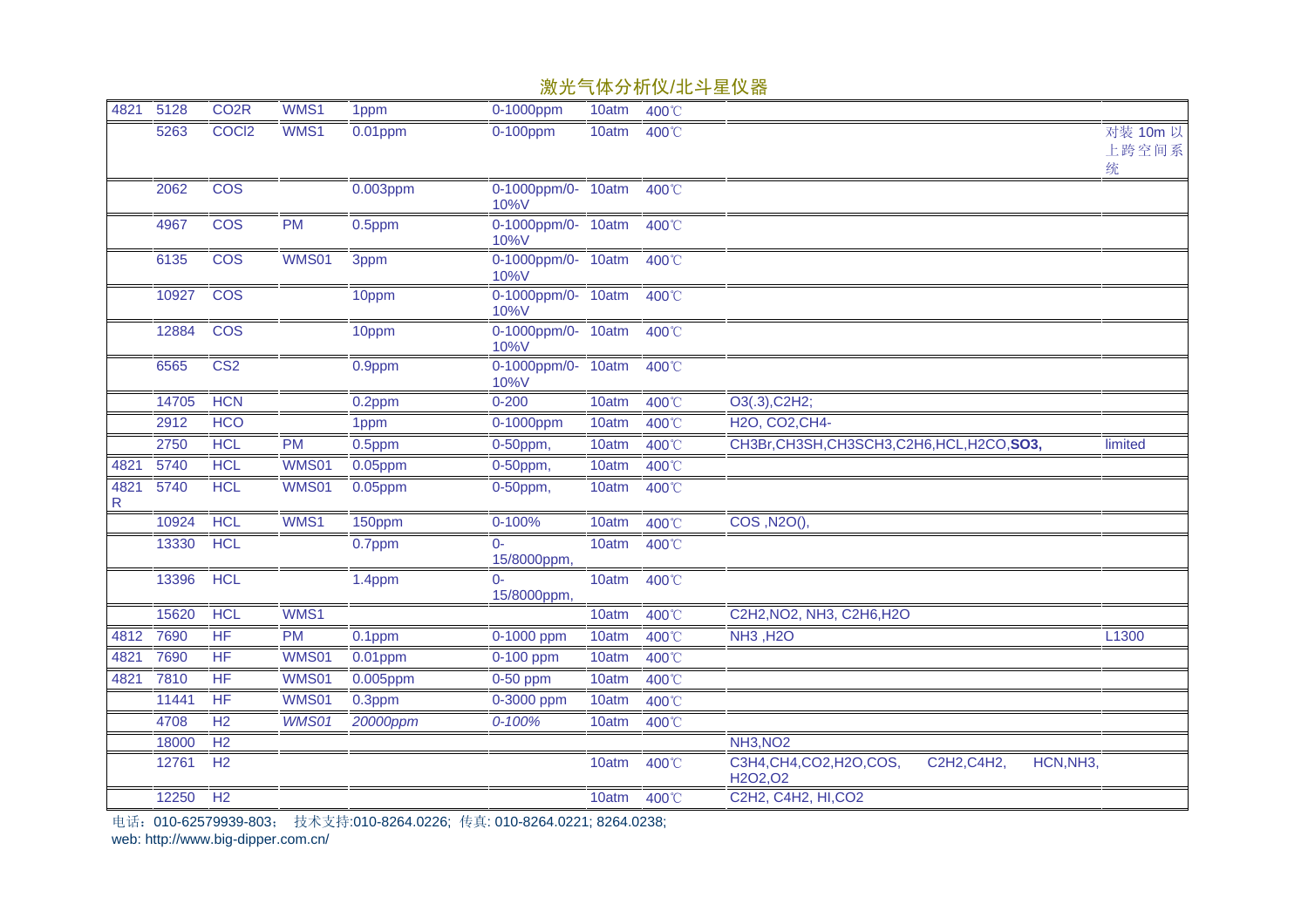|           |           |                   |               |                | <b>1/38 ノレ</b>          |       | $\frac{1}{2}$ $\frac{1}{2}$ $\frac{1}{2}$ $\frac{1}{2}$ $\frac{1}{2}$ $\frac{1}{2}$ $\frac{1}{2}$ $\frac{1}{2}$ $\frac{1}{2}$ $\frac{1}{2}$ $\frac{1}{2}$ $\frac{1}{2}$ |                                                                                                                                                           |     |
|-----------|-----------|-------------------|---------------|----------------|-------------------------|-------|-------------------------------------------------------------------------------------------------------------------------------------------------------------------------|-----------------------------------------------------------------------------------------------------------------------------------------------------------|-----|
|           | 11750     | H <sub>2</sub>    |               |                |                         | 10atm | 400°C                                                                                                                                                                   | <b>COS, C2H4, C4H2</b>                                                                                                                                    |     |
|           |           |                   |               |                |                         |       |                                                                                                                                                                         |                                                                                                                                                           |     |
|           | 15384     | H <sub>2</sub> O  |               | 30ppm          | 0-100ppm,0-<br>100%V    | 10atm | 400°C                                                                                                                                                                   | NO2+, O3(.3), NO2(33), HOBr(0.1), HO2(1),                                                                                                                 |     |
|           | 13679     | H <sub>2</sub> O  |               | 50ppm          | 0-100ppm,0-<br>100%V    | 10atm | 400°C                                                                                                                                                                   | C2H6O, O3(.3), CO2, CH4-                                                                                                                                  |     |
|           | 12151     | <b>H2O</b>        | WMS1          | 30 ppm         | $0 - 3%$                | 10atm | 400°C                                                                                                                                                                   | C4H2,N2O,CO2,HI,C4H2,C2H2,C4H2,H2                                                                                                                         |     |
|           | 11032     | <b>H2O</b>        | WMS1          | 15 ppm         | $0 - 1.5%V$             | 10atm | 400°C                                                                                                                                                                   | CFH(CF3)2, N2O, H2S, C2H6, O3-, HF,                                                                                                                       |     |
|           | 10613     | <b>H2O</b>        | WMS1          | 3 ppm          | 0-3000ppm               | 10atm | 400°C                                                                                                                                                                   | CH4, H2O2, O3-,                                                                                                                                           |     |
| 4821      | 7183      | <b>H2O</b>        |               | $0.03$ ppm     | 0-300ppm                | 10atm | 400°C                                                                                                                                                                   | CH3OH(60%), CH3CH2OH, B(a)P, HBr(<0.01%).                                                                                                                 |     |
| R.        | 4821 7183 | <b>H2O</b>        |               | $0.03$ ppm     | 0-300ppm                | 10atm | 400°C                                                                                                                                                                   | CH3OH(60%), CH3CH2OH, B(a)P, HBr(<0.01%),                                                                                                                 |     |
| 4812      | 5405      | <b>H2O</b>        | <b>TC1000</b> | 0.09 ppm       | 0-120ppm                | 10atm | 400°C                                                                                                                                                                   | water(25), CH3OH(1),<br><b>CH3SH(.2),</b><br>HCN(2),<br>HCl(2), H2CO(2), NO<181>                                                                          |     |
| 4821      | 5394      | <b>H2O</b>        | <b>WMS01</b>  | 0.01 ppm       | 0-100ppm                | 10atm | 400°C                                                                                                                                                                   | <b>CH3SH(.2),</b><br><b>HCN(2),</b><br>water(25), CH3OH(1),<br>HCl(2), H2CO(2), NO<181>                                                                   |     |
| 4821<br>R | 5394      | <b>H2O</b>        | <b>WMS01</b>  | $0.01$ ppm     | $0-100$ ppm             | 10atm | 400°C                                                                                                                                                                   | <b>CH3SH(.2),</b><br><b>HCN(2),</b><br>water(25), CH3OH(1),<br>HCl(2), H2CO(2), NO<181>                                                                   |     |
| 4812      | 2380      | <b>H2S</b>        | <b>PM</b>     | $<$ 1 $ppm$    | 0-1000ppm,<br>$0 - 10%$ | 10atm | 400°C                                                                                                                                                                   | water(0.02); CO2(1000)                                                                                                                                    |     |
| 4812      | 3846      | H2S               | <b>PM</b>     | <1ppm          | 0-1000ppm,<br>$0 - 10%$ | 10atm | 400°C                                                                                                                                                                   | water(1); CO2(0.0004)                                                                                                                                     |     |
| 4821<br>R | 5053      | H2S               | <b>WMS01</b>  | $0.25$ ppm     | 0-2500 ppm              | 10atm | 400°C                                                                                                                                                                   | NH3, C2H2, H20,                                                                                                                                           | 天然气 |
| 4821      | 5209      | H2S               | <b>WMS01</b>  | <b>0.25ppm</b> | 0-2500 ppm              | 10atm | 400°C                                                                                                                                                                   | NH3, H20, C2H2,                                                                                                                                           | 天然气 |
| 4821<br>R | 5209      | H <sub>2</sub> S  | <b>WMS01</b>  | 0.25ppm        | 0-2500 ppm              | 10atm | 400°C                                                                                                                                                                   | NH3, H20, C2H2,                                                                                                                                           | 天然气 |
| 4821      | 6289      | H <sub>2</sub> S  | <b>WMS01</b>  | 2ppm           | $0 - 2%$                | 10atm | 400°C                                                                                                                                                                   | CO2( <sub>0.001</sub> )                                                                                                                                   |     |
| 4821      | 6345      | H <sub>2</sub> S  | WMS2          | $0.75$ ppm     | 0-7500<br>ppm,0-30%V    | 10atm | 400°C                                                                                                                                                                   | H2S(350), CO, CO2(15), CH4(), HCN, H2CO, CS2, C2H2,<br>NH <sub>3</sub>                                                                                    |     |
| 4821<br>R | 6345      | H <sub>2</sub> S  | WMS2          | $0.75$ ppm     | 0-7500<br>ppm,0-30%V    | 10atm | 400°C                                                                                                                                                                   | H2S(350), CO, CO2(15), CH4(), HCN, H2CO, CS2, C2H2,<br>NH <sub>3</sub>                                                                                    |     |
|           | 2800      | H <sub>2</sub> CO |               | $0.15$ ppm     | 0-30ppm/0-<br>10%V      | 10atm | 400°C                                                                                                                                                                   | HCI(300), CH3OH(5),<br>CH3SH(4?),<br>NH3(0.2), CH3(3), CH3CH3(10),<br>CH4(15),<br>HCN(7-60?),<br>C2H2(.5), H2S(0.3), N2O(3), NO2(.1), H2CO(60), CS2(1.5), |     |
|           | 4526      | H <sub>2</sub> CO |               | $0.15$ ppm     | 0-30ppm/0-<br>10%V      | 10atm | 400°C                                                                                                                                                                   | H2CO(13), C2H4(12),<br>NH3(3), CH3OH(1), CH3SH(.1),<br>N2O(.3), CS2(.25),                                                                                 |     |
|           | 4014      | HNO <sub>3</sub>  |               | $0.06$ ppm     | $0-60$ ppm              | 10atm | 400°C                                                                                                                                                                   |                                                                                                                                                           |     |
|           |           |                   |               |                |                         |       |                                                                                                                                                                         |                                                                                                                                                           |     |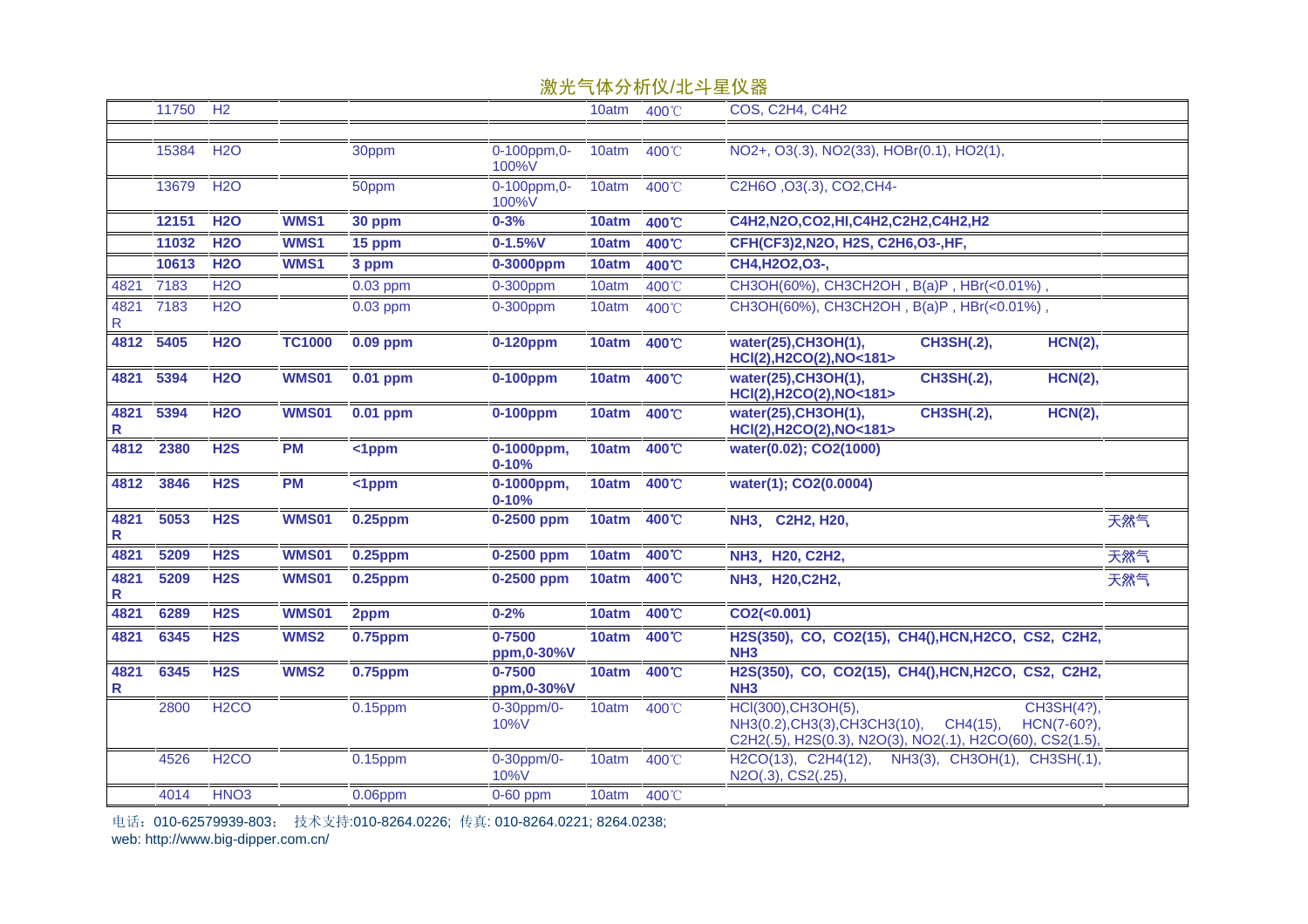| 4875   | HNO <sub>3</sub>               |              | 1.2ppm     | $0-120$ ppm  | 10atm | 400°C |                                                                                                                                                 |          |
|--------|--------------------------------|--------------|------------|--------------|-------|-------|-------------------------------------------------------------------------------------------------------------------------------------------------|----------|
|        | H <sub>2</sub> SO <sub>4</sub> |              | 1.2ppm     | 0-120 ppm    | 10atm | 400°C | The value $1x10^{-21}$ cm <sup>2</sup> molecule <sup>-1</sup> is an upper limit for<br>the absorption crosss sections between 195 and 330<br>nm |          |
| 4494   | NH <sub>3</sub>                | <b>WMS01</b> | $0.06$ ppm | 0-60ppm      | 10atm | 400°C | NH3(50), CH3OH(1), CH3SH(.2), H2CO(2), CS2(.25),                                                                                                |          |
| 5053   | NH <sub>3</sub>                | <b>WMS01</b> | 0.048ppm   | $0-50$ ppm   | 10atm | 400°C | NH3(50), CO2(5), H2O                                                                                                                            |          |
| 5988   | NH <sub>3</sub>                | <b>PM</b>    | $0.6$ ppm  | $0-2000$ ppm | 10atm | 400°C | NH3(50), DMS, CH3SH, CH4                                                                                                                        |          |
| 5998   | NH <sub>3</sub>                | WMS1         | 1.8ppm     | 0-2000ppm    | 10atm | 400°C | NH3(50), DMS, CH3SH, CH4                                                                                                                        |          |
| 6030   | NH <sub>3</sub>                | WMS1         | 0.72ppm    | 0-1000ppm    | 10atm | 400°C | NH3(50), CO2, CH4, C2H4                                                                                                                         |          |
| 6495   | NH3                            | WMS1         | 0.3ppm     | 0-300ppm     | 10atm | 400°C | HCN,CO2,H2CO,CH3SH,CO,H2S,                                                                                                                      | CO2 < 3% |
| 6614   | NH <sub>3</sub>                | <b>WMS01</b> | $0.09$ ppm | 0-100ppm     | 10atm | 400°C |                                                                                                                                                 |          |
| 6722   | NH <sub>3</sub>                | WMS1         | 0.1ppm     | 0-1000ppm    | 10atm | 400°C |                                                                                                                                                 |          |
| 15440  | NH <sub>3</sub>                | WMS1         | 1ppm       | 0-1000ppm    | 10atm | 400°C | O3(.3), NO2(33), HOBr(0.1), HO2(0.1),                                                                                                           |          |
| 7692   | N <sub>2</sub>                 |              |            | 0-100%       |       |       | NH3()                                                                                                                                           |          |
| 6500   | NH2NH2                         | <b>WMS01</b> | $0.1$ ppm  | 0-1000ppm    |       |       | NH3(1/10)                                                                                                                                       |          |
| 4387.5 | <b>N2O</b>                     |              | 10ppm      | 0-1000ppm,   | 10atm | 400°C | CH4,NH3                                                                                                                                         |          |
| 5117   | <b>N2O</b>                     |              | 2.2ppm     | 0-1000ppm,   | 10atm | 400°C | CH4, NH3                                                                                                                                        |          |
| 10079  | <b>N2O</b>                     |              | 2.2ppm     | 0-1000ppm,   | 10atm | 400°C |                                                                                                                                                 |          |
| 10166  | <b>N2O</b>                     | WMS1         | 2.2ppm     | 0-1000ppm,   | 10atm | 400°C | CH4, NH3,                                                                                                                                       |          |
| 11346  | <b>N2O</b>                     | WMS1         | 10ppm      | 0-1000ppm,   | 10atm | 400°C | NH3, HF, CFH(CF3) 2, C2H4, H2,                                                                                                                  |          |
| 11054  | <b>N2O</b>                     | WMS1         | 10ppm      | 0-1000ppm,   | 10atm | 400°C |                                                                                                                                                 |          |
| 12131  | <b>N2O</b>                     | WMS1         | 10ppm      | 0-1000ppm,   | 10atm | 400°C | <b>H2O,</b>                                                                                                                                     |          |
|        |                                |              |            |              |       |       |                                                                                                                                                 |          |
| 3703   | <b>NO</b>                      |              | 10ppm      | $0 - 1%$     | 10atm | 400°C | NO(350), SO2(250)                                                                                                                               |          |
| 5524   | <b>NO</b>                      | WMS01        | 5ppm       | 0-1000ppm    | 10atm | 400°C |                                                                                                                                                 |          |
| 12495  | N <sub>O</sub>                 | WMS1         | 1000ppm    | 0-100%       | 10atm | 400°C | C2H2, CO, H2O                                                                                                                                   |          |
| 2907   | NO <sub>2</sub>                | <b>PM</b>    | 1ppm       | 0-1000ppm,   | 10atm | 400°C | Hydrocarbons,                                                                                                                                   |          |
| 4560   | <b>NO2</b>                     | <b>WMS01</b> | 10ppb      | $0-1$ ppm,   | 10atm | 400°C |                                                                                                                                                 |          |
| 4753   | NO <sub>2</sub>                |              | 10ppb      | $0-1$ ppm,   | 10atm | 400°C |                                                                                                                                                 |          |
| 8945   | NO <sub>2</sub>                |              | 10ppb      | $0-1$ ppm,   | 10atm | 400°C |                                                                                                                                                 |          |
| 9042   | NO <sub>2</sub>                |              | 10ppb      | $0-1$ ppm,   | 10atm | 400°C |                                                                                                                                                 |          |
| 9121   | NO <sub>2</sub>                |              | 10ppb      | $0-1$ ppm,   | 10atm | 400°C |                                                                                                                                                 |          |
| 11973  | NO <sub>2</sub>                |              | 10ppb      | $0-1$ ppm,   | 10atm | 400°C |                                                                                                                                                 |          |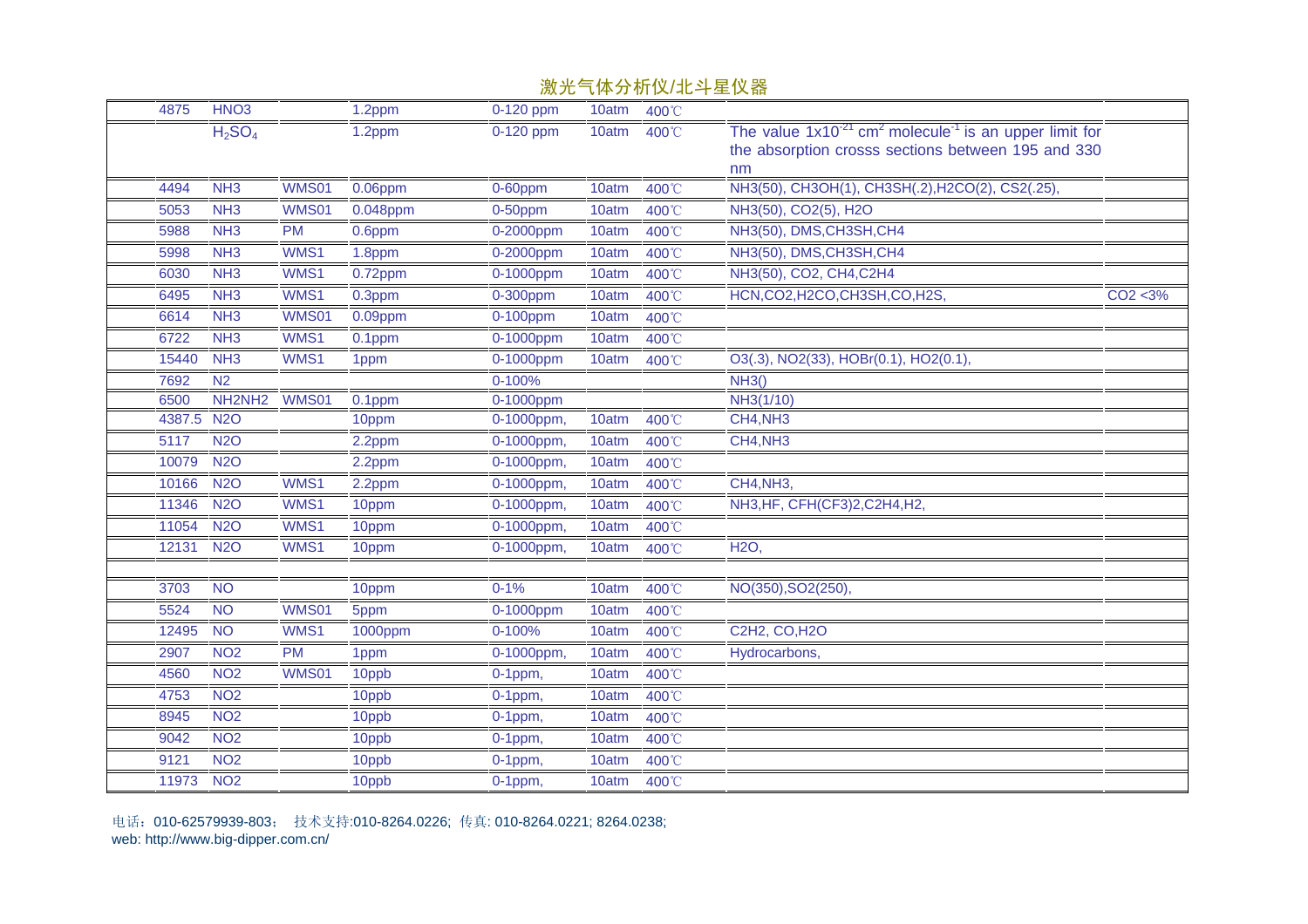|           |                                  |                              |                                   |              |       | //从ノし 【 いわノバ ハバ スレードエント 田 |                                                                                           |                |
|-----------|----------------------------------|------------------------------|-----------------------------------|--------------|-------|---------------------------|-------------------------------------------------------------------------------------------|----------------|
| 13138     | NO <sub>2</sub>                  | <b>WMS04</b>                 | 10ppb                             | $0-1$ ppm,   | 10atm | 400°C                     | O <sub>2</sub> ,                                                                          |                |
| 14935     | NO <sub>2</sub>                  | WMS1                         | 0.1ppm                            | 0-100ppm,    | 10atm | 400°C                     |                                                                                           |                |
| 22010     | NO <sub>2</sub>                  |                              | 10ppb                             | $0-1$ ppm,   | 10atm | 400°C                     |                                                                                           |                |
| 22222     | NO <sub>2</sub>                  | <b>WMS30</b>                 | 10ppb                             | $0-1$ ppm,   | 10atm | 400°C                     |                                                                                           |                |
| 22310     | NO <sub>2</sub>                  |                              | 10ppb                             | $0-1$ ppm,   | 10atm | 400°C                     |                                                                                           |                |
| 13120     | O <sub>2</sub>                   | WMS01                        | 10ppm                             | $0 - 10\%$ V | 10atm | 400°C                     |                                                                                           | 4821           |
| 13165     | O <sub>2</sub>                   | WMS1                         | 100ppm                            | 0-100%V      | 10atm | 400°C                     | NO <sub>2</sub>                                                                           |                |
| 13165 O2  |                                  | <b>PM</b>                    | 1000ppm                           | 0-100%V      | 10atm | 400°C                     | NO2,COS,                                                                                  |                |
|           |                                  |                              |                                   |              |       |                           |                                                                                           |                |
| 17447 O3  |                                  |                              | 4.5ppm                            | 0-5000ppm    | 10atm | 400°C                     | H <sub>2</sub> Ovw                                                                        |                |
| 28571     | O <sub>3</sub>                   | <b>CWP</b>                   | Cl2:80ppm<br>SO2:10ppm<br>O3:1ppm |              | 10atm | 200°C                     | O3, SO2, Cl2;                                                                             | limited        |
|           | <b>SO2</b>                       |                              |                                   |              |       |                           |                                                                                           |                |
| 1349      |                                  | WMS01                        | 0.002ppm                          | 0-1ppm       | 10atm | 400°C                     |                                                                                           |                |
| 24096     | <b>SO2</b>                       | WMS1                         | 0.6ppm                            | 0-600ppm     | 10atm | 400°C                     | NO2, O3, HCHO                                                                             |                |
| 2510      | <b>SO2</b>                       | WMS01                        | $0.09$ ppm                        | 0-1ppm       | 10atm | 400°C                     |                                                                                           |                |
| 2510E SO2 |                                  | <b>PM</b>                    | 1ppm                              | 0-1ppm       | 10atm | 400°C                     | CH3SH(8), CH3OH/2.5, NH3(0.5), CH4(3), HCN(.3-3),<br>C2H2(1), H2S(.3), N2O(2?), H2CO(50), |                |
| 26130     | SO <sub>2</sub>                  | <b>PM</b>                    | 1ppm                              | 0-1000ppm    | 10atm | 400°C                     | C2H3CHO, NO2, O3                                                                          |                |
| 26673     | <b>SO2</b>                       | <b>PM</b>                    | 1ppm                              | 0-1000ppm    | 10atm | 400°C                     | NO2,03                                                                                    |                |
| 33333     | <b>SO2</b>                       | <b>PM</b>                    | 1ppb                              | 0-1ppm       | 10atm | 400°C                     | NO <sub>2</sub> ,                                                                         |                |
|           | SO <sub>3</sub>                  | WMS1                         | $0.1$ ppm                         |              |       |                           |                                                                                           | $\circled{0}$  |
|           | SiC <sub>I4</sub>                | WMS1                         | 1ppm                              |              |       |                           |                                                                                           | $\circledcirc$ |
|           | SiHCl3                           | <b>WMS01</b>                 | 0.1ppm                            |              |       |                           |                                                                                           | $\circled{0}$  |
|           | SiH <sub>2</sub> Cl <sub>2</sub> | <b>WMS01</b><br><b>WMS01</b> | 0.1ppm                            |              |       |                           |                                                                                           | $\circ$        |

\* PM 和 TM 不能从干扰气体中分辨被测气体 can not identify the gas from the mixture with interferences

\*The range data is with 1 m optical path cell, unless otherwhere specified with OL.

电话:010-62579939-803; 技术支持:010-8264.0226; 传真: 010-8264.0221; 8264.0238; web: http://www.big-dipper.com.cn/ \*未列气体分析系统可以订货, 例如 Acetylene (C<sub>2</sub>H<sub>2</sub>),Allene (CH<sub>2</sub>CCH<sub>2</sub>),Ammonia (NH<sub>3</sub>),Butadiyne (C<sub>4</sub>H<sub>2</sub>),Butene (CH<sub>2</sub>CHCH<sub>2</sub>CH<sub>3</sub>),Carbon dioxide (CO<sub>2</sub>),Carbon disulfide (CS<sub>2</sub>),Carbon monoxide (CO),Carbon tetrachloride (CCl<sub>4</sub>),Carbonyl fluoride (COF<sub>2</sub>),Carbonyl sulfide (COS),Chlorine nitrate (CIONO<sub>2</sub>),Chlorine oxide (CIO),Chlorosulfonyl isocyanate (CSI) (ClSO2NCO),Cyanogen (C2N2),Cyclopropane (C3H6),Dimethyl sulfide (DMS) (H3CSCH3),Dimethyl sulfoxide (DMSO) (H3CSOCH3),Ethane (CH3CH3),Ethylene (C2H4),Formaldehyde (H2CO),Formic acid (HCO2H),Hydrazine (N2H4),Hydrogen (H2),Hydrogen bromide (HBr),Hydrogen chloride (HCl),Hydrogen cyanide (HCN),Hydrogen fluoride (HF),Hydrogen iodide (HI),Hydrogen peroxide (H2O2),Hydrogen sulfide (H2S),Hydroperoxy radical (HO2),Hypobromous acid (HOBr),Hypochlorous acid (HOCl),Isobutene ((CH3)2CCH2),Methane (CH4),Methanesulfonyl chloride (CH3SO2Cl),Methanol (CH3OH),Methylamine (CH3NH2),Methyl chloride (CH3Cl),Methyl fluoride (CH3F),Methyl mercaptan (CH3SH),Nitric acid (HNO3),Nitric oxide (NO),Nitrogen (N2),Nitrogen dioxide (NO2),Nitrogen oxide cation(NO+),Nitrous oxide (N2O),Oxygen (O),Oxygen (O<sub>2</sub>),Ozone (O<sub>3</sub>),Phosphine (PH<sub>3</sub>),Propane (C<sub>3</sub>H<sub>8</sub>),Propylene (C<sub>3</sub>H<sub>6</sub>),Propyne (CH<sub>3</sub>C<sub>2</sub>H),Sulfur dioxide (SO<sub>2</sub>),Sulfur hexaflouride (SF<sub>6</sub>),Sulfuryl chloride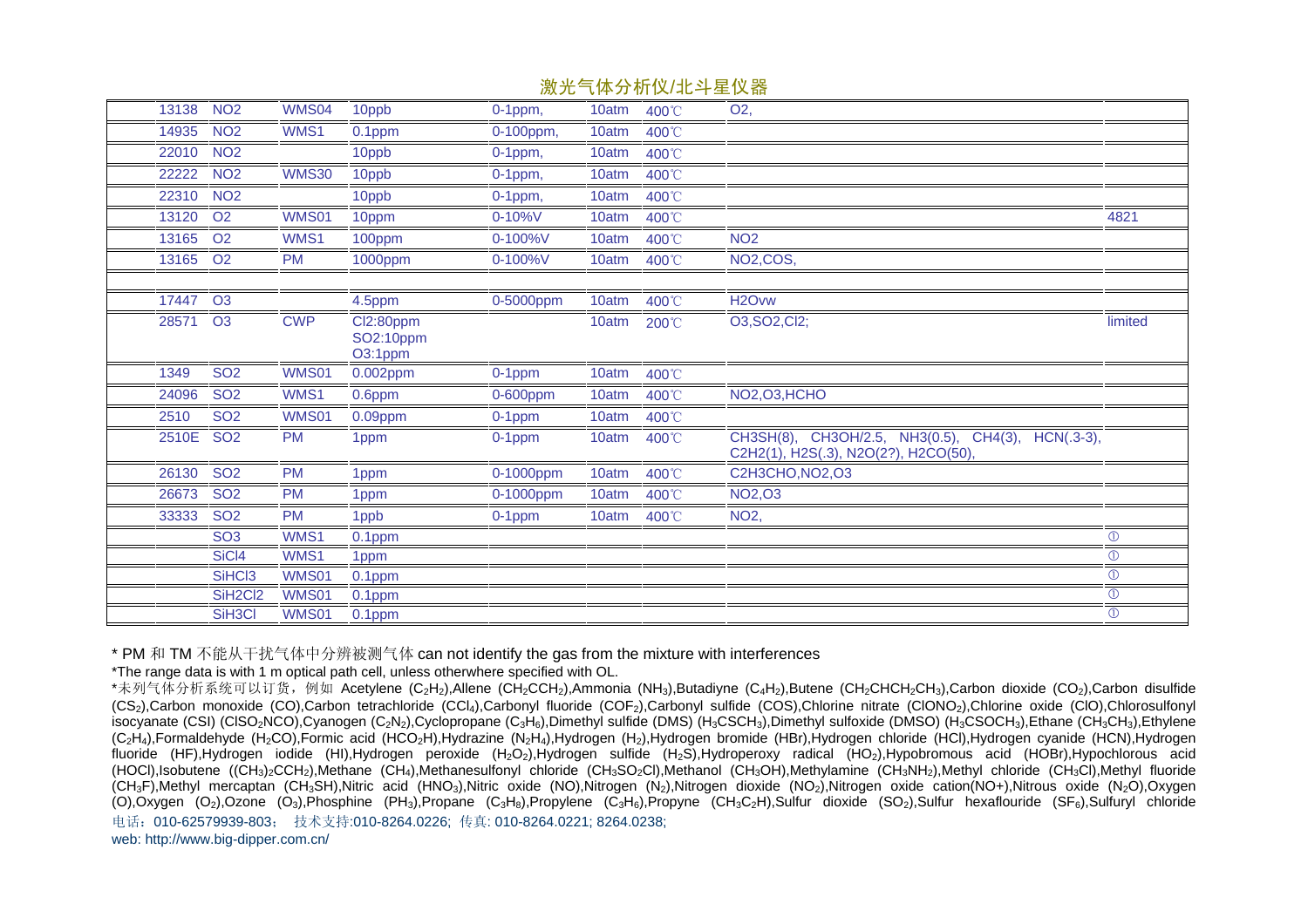$(SO_2Cl_2)$ , Sulfuryl flouride  $(SO_2F_2)$ , Thiophosphoryl chloride  $(SPCI_3)$ , Water  $(H_2O)$ 

**C** Need further evaluation

### 产品规格型号

| 规格型号        | 安装方式  | 连接标准                                                      | 主要应用                          | 特殊说明                |
|-------------|-------|-----------------------------------------------------------|-------------------------------|---------------------|
| TR          | 插入式   | DN80PN40 法蓝.                                              | 烟筒,大容器.                       |                     |
| TAR         | 反射式   | DN80PN40 法蓝.                                              | 高温炉池,或反应器;                    |                     |
| TA          | 对装式   | DN80PN40 法蓝.                                              | 高温炉池,或反应器;                    | 可进行双或三气分析;          |
| <b>TARS</b> | 反射式   | DN80PN16 法蓝.                                              | 直线大空间检测;直线通光最长空间<br>$30-60m$  | 敞开空间气体探测器           |
| TAS         | 对装式   | DN80PN16 法蓝.                                              | 直线大空间检测;直线通光最长空间<br>$60-120m$ | 敞开空间气体探测器           |
| $BF-GC$     | 旁路流通式 | 带粉尘过滤,自动气体冲刷功能                                            | 工业管线用:<br>压力不稳定的工艺,应有稳压回路;    | 适用于含有高粉尘,但不能<br>结露; |
| $BF-F50o$   | 旁路流通式 | 进口和出口为 DN80PN40 法蓝;                                       | 工业管线用:                        |                     |
|             |       | 法蓝尺寸:外径 165㎜;螺栓孔位置直径 125;孔径 18; 压力不稳定的工艺,应有稳压回路;<br>开口对开. |                               |                     |
| $BF-F50p$   | 旁路流通式 | 讲口和出口为 DN80PN40 法蓝:开口顺开.                                  | 工业管线用:<br>压力不稳定的工艺,应有稳压回路;    |                     |

### 监控仪器及电子功能选件

| 品种    |             |         |
|-------|-------------|---------|
| 测控器   | Pan-BD4CEMS | 通信远程操作器 |
| 远传显示器 | XM3.5       | 普通数字化仪  |
| 电源    | 220AC-24V   |         |

## 辅助设备选择件:

### PGA4000 多路采样分析系统常见配置

| 项目    |     | 说明                          |
|-------|-----|-----------------------------|
| 主控制器  | BD4 |                             |
| 电动采样泵 | 6V  | 抽风装置。目的是为了采集更大环境空间或低压容器中的样品 |
| 电子恒温器 | WD  | 温湿度经常变化的系统用                 |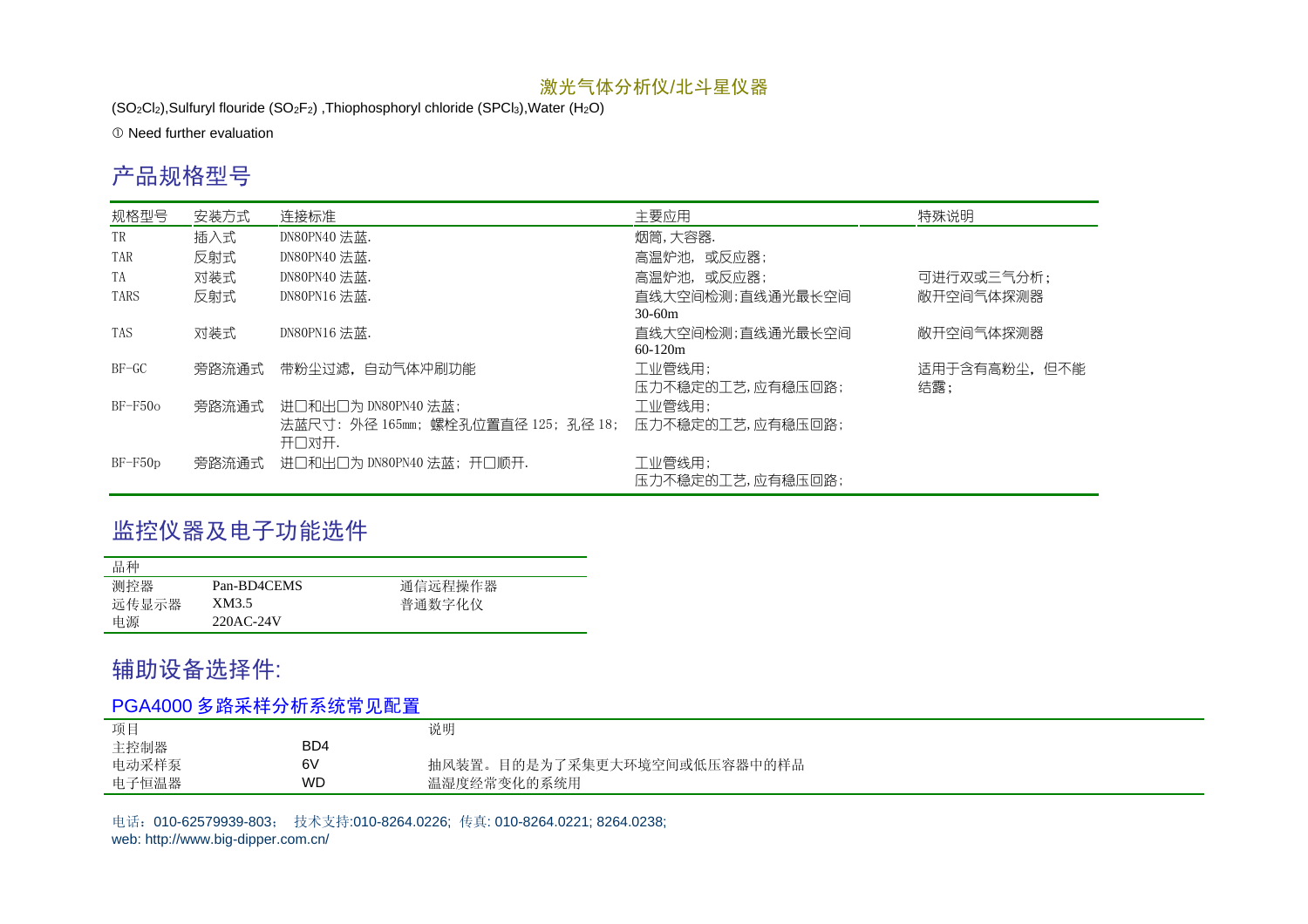| 电子制冷器除水器   | WF-TEC-C01 | 高湿度气体 用                                                                                                                                                              |
|------------|------------|----------------------------------------------------------------------------------------------------------------------------------------------------------------------|
| 粉尘过滤器      | 1u         | 粉尘过滤                                                                                                                                                                 |
| 梳水器        |            | 明水梳理                                                                                                                                                                 |
| 化学水分吸收管    |            | 微量水平稳化                                                                                                                                                               |
| 流量计        |            | 仪器内部用电子数字                                                                                                                                                            |
| 多路采样器      | MGS-8CH-x  | For max to 8 channel stream switch sampling; Stainless steel, 6-12V DC driven solenoid<br>valve; Temperature: -20 to 70 $^{\circ}$ C; Presure: <3kgf/cm <sup>2</sup> |
| 空气吹扫单元     |            |                                                                                                                                                                      |
| 样品气体标定控制单元 |            |                                                                                                                                                                      |
| 机箱         |            |                                                                                                                                                                      |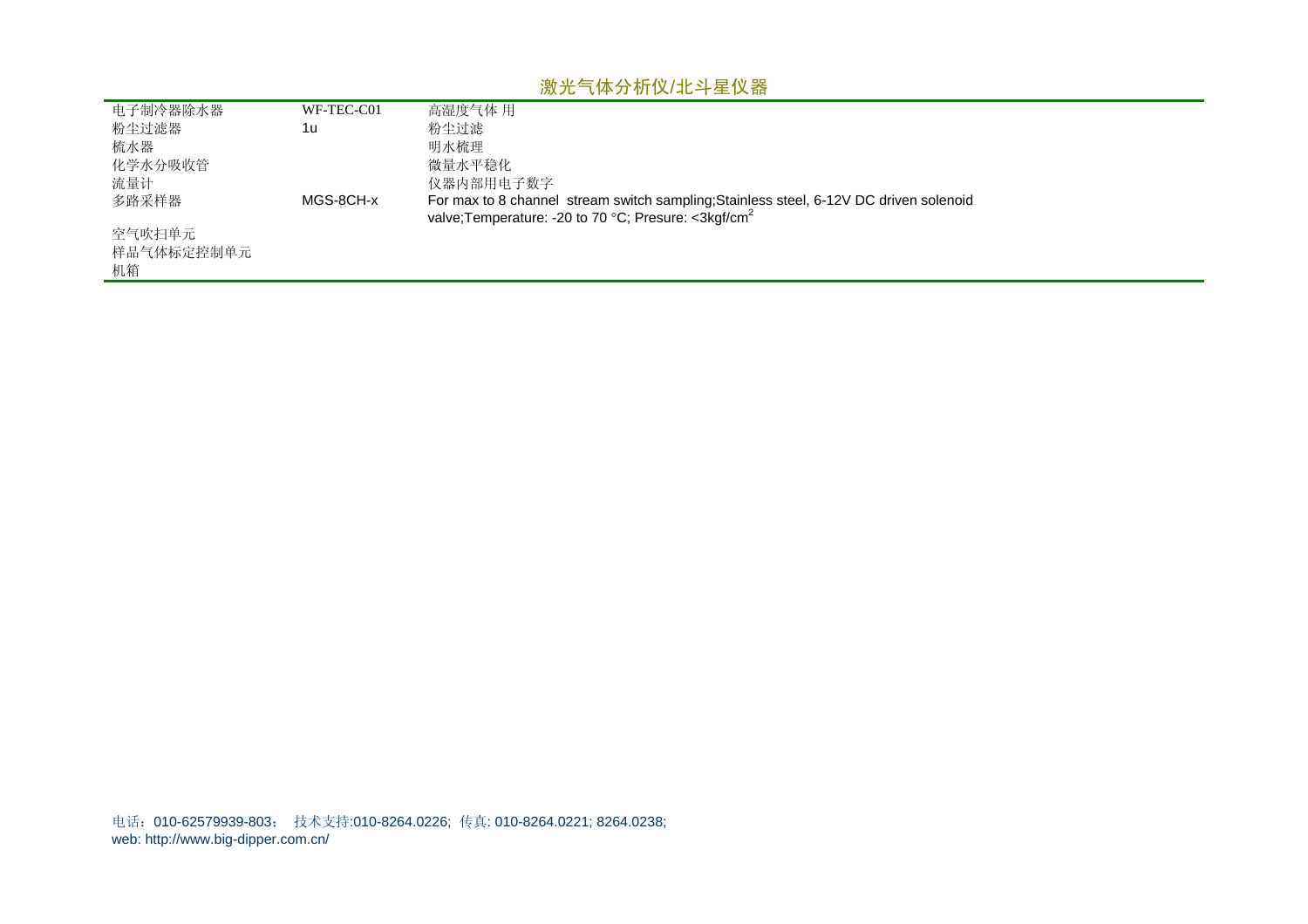## **TA/TAR** 型应用示意图

### T-GA4810 Gas Analyzer Across Reflector System Installation



规格: TAR 插入孔径: Φ65 法蓝标准:

DN50/PN10, Outline Dia. 165mm, Hole Position Dia. ∅125, Hole Num. 4, Hole size ∅18 DN80/PN10, Outline Dia. 200mm, Hole Position Dia. ∅160, Hole Num. 8, Hole size ∅18 总重量: 29kg

## **TR-**型应用示意图

### T\_GA4810 Gas Analyzer Insertion Installation



插入孔径: Φ65

法蓝标准:

DN50/PN10, Outline Dia. 165mm, Hole Position Dia. ∅125, Hole Num. 4, Hole size ∅18 DN80/PN10, Outline Dia. 200mm, Hole Position Dia. ∅160, Hole Num. 8, Hole size ∅18 总重量: 21kg